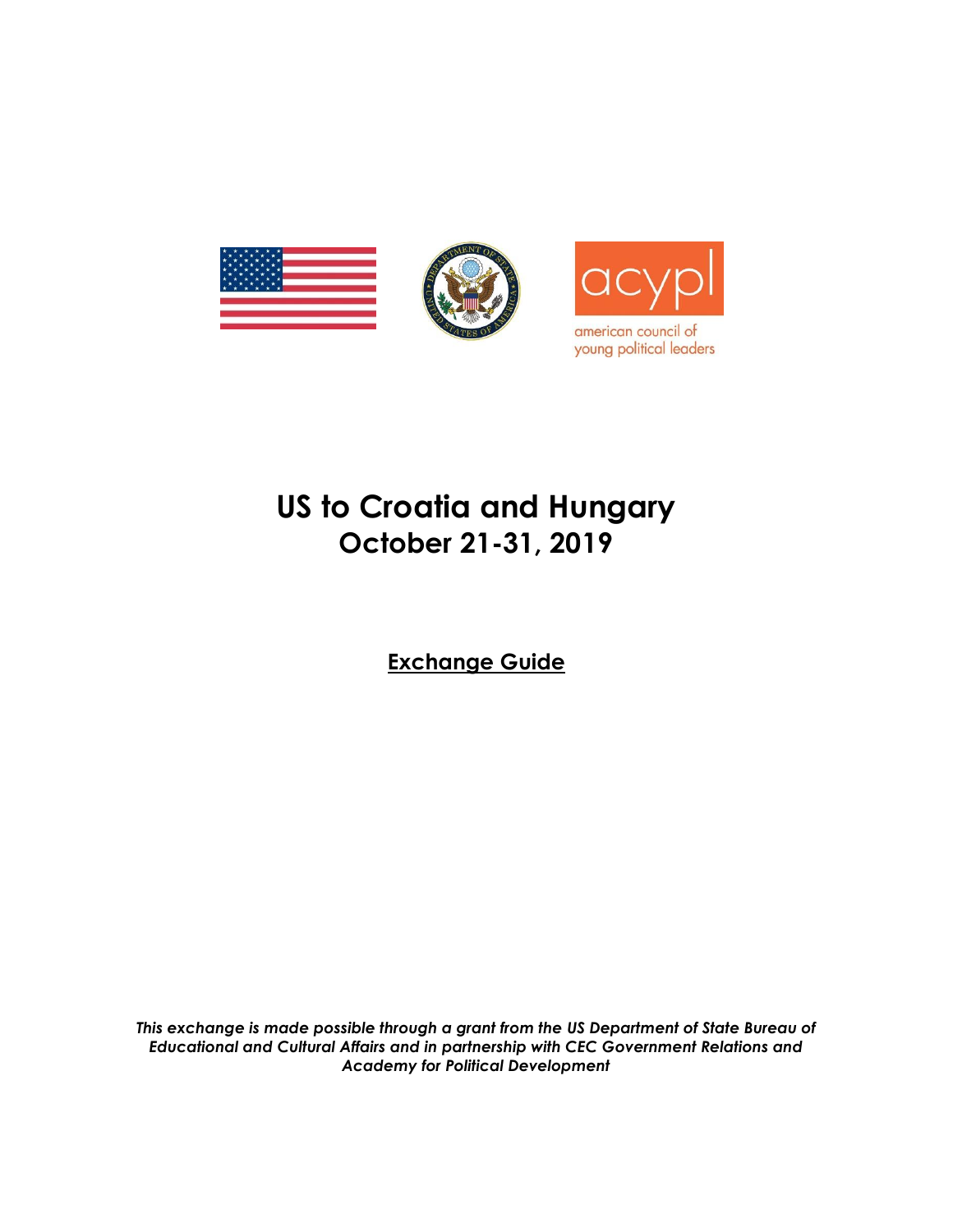# **Table of Contents**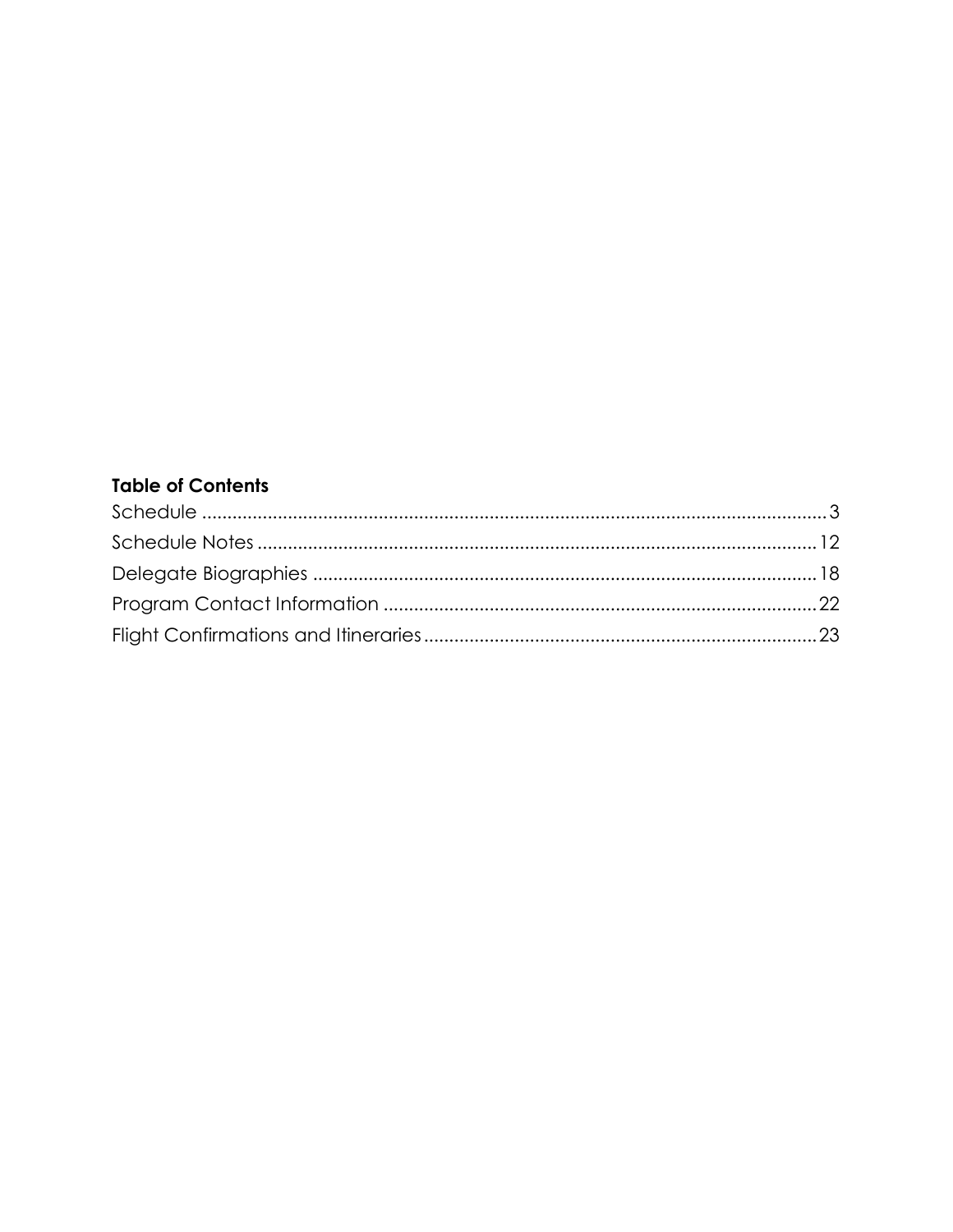# <span id="page-2-0"></span>**Schedule**

#### **Monday, October 21 Washington, DC**

Delegates arrive to Washington, DC and check in to hotel:

#### **Residence Inn by Marriott Dupont Circle**

2120 P Street, NW Washington, DC 20004 Tel: 202.638.6887

- 6:00pm Meet **Ms. Kaylee Boalt** in hotel lobby Program Director, ACYPL
- 6:30pm Dinner hosted by **The Honorable Kemp Conrad** Chairman, Memphis City Council [ACYPL alumnus to China 2004]

Location: City Tap House Kitchen 1250 Connecticut Avenue NW Suite 105

#### **Tuesday, October 22 Washington, DC**

- *Attire: Business Breakfast: At the hotel Additional: Please check out of the hotel and pay for all your incidentals.*
- 8:00am Meet **Kaylee** in hotel lobby
- 8:15am Depart for first activity
- 9:00am Meeting with **Mr. Ivan Weinstein** Hungary Desk Officer, Bureau of European and Eurasian Affairs, U.S. Department of State

Also in attendance: **Mr. Michael Ball**  Croatia Desk Officer, Bureau of European and Eurasian Affairs, U.S. Department of **State** 

**Mr. Dmitri Tarakhovsky** Desk Officer for Central Europe, Bureau of European and Eurasian Affairs, U.S. Department of State

# **Ms. Lilian Wahl-Tuco**

Public Diplomacy Desk Officer, Bureau of European and Eurasian Affairs, U.S. Department of State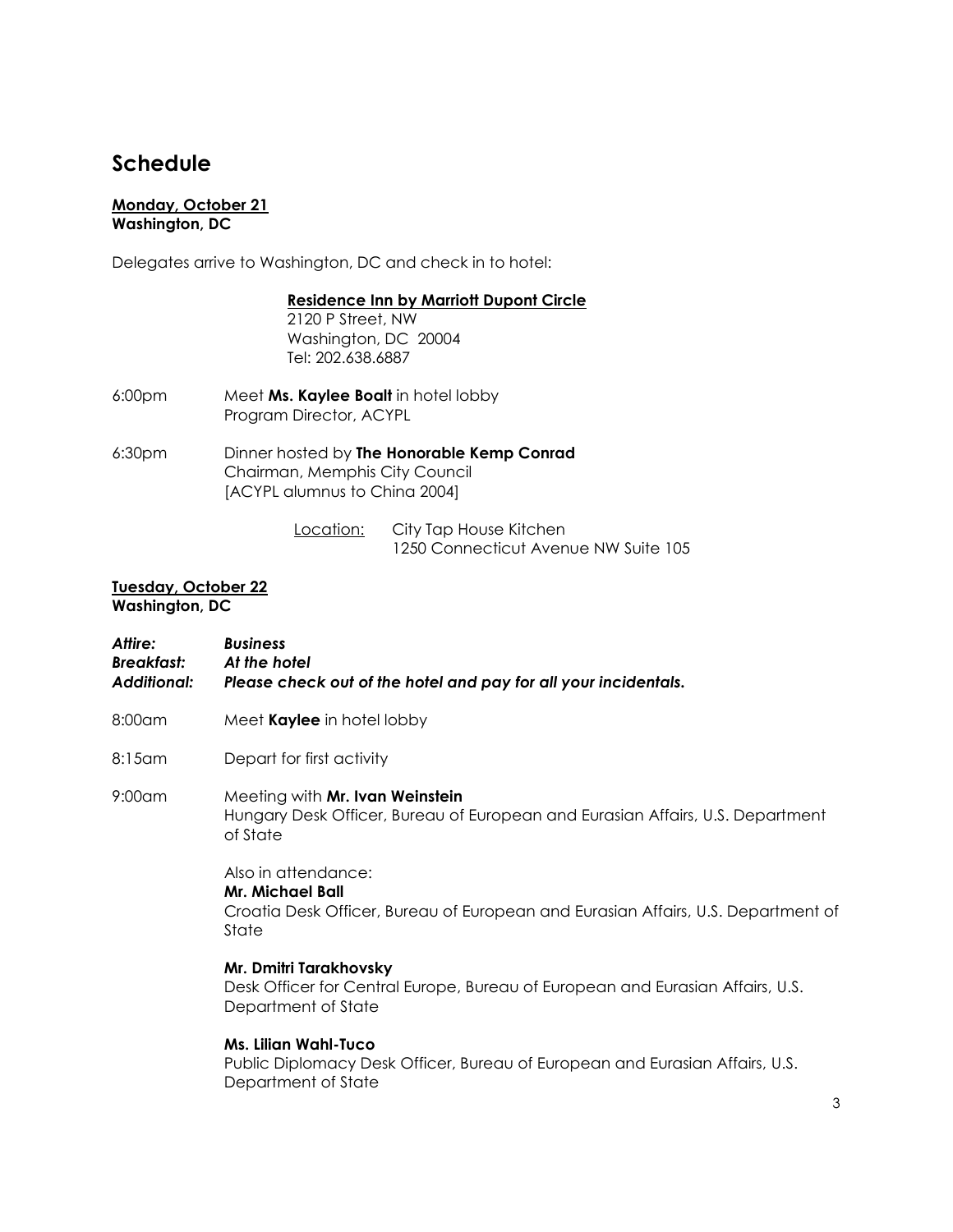| Topic:    | US foreign policy in Central Europe |
|-----------|-------------------------------------|
| Location: | 2201 C Street NW                    |

- 10:00am Depart for next activity
- 10:45am Meeting with **His Excellency Pjer Šimunović** Ambassador, Embassy of Croatia

| Topic:    | Croatia-US bilateral relations  |
|-----------|---------------------------------|
| Location: | 2343 Massachusetts Avenue       |
| Contact:  | Mario Martinec - (202) 394-6199 |

- 11:45am Depart for lunch meeting
- 12:15pm Lunch meeting hosted by the **Embassy of Hungary**

In attendance: **TBD**

| Topic:          | Hungary-US bilateral relations  |
|-----------------|---------------------------------|
| Location:       | 3910 Shoemaker Street NW        |
| <u>Contact:</u> | Peter Paplanos - (202) 362-6730 |

- 1:15pm Depart for next meeting
- 1:40pm Meeting with **Ms. Libby Rosenbaum** CEO, ACYPL [Argentina 2019]

| <u>Topic:</u> | Delegate overview and expectations  |
|---------------|-------------------------------------|
| Location:     | ACYPL                               |
|               | 1030 15th Street NW, Suite 580 West |

- 2:30pm Depart for airport
- 3:10pm Arrive at **Dulles International Airport** (IAD)

Check into flight and proceed through security

5:35pm **United Airlines #UA0950** departs **Washington, DC**

### **Wednesday, October 23 Brussels, Belgium/Zagreb, Croatia**

- *Attire: Business Breakfast: Please use per diem*
- 7:15am Arrive at **Brussels Airport (BRU)**
- 9:45am **United Airlines #7264** departs Brussels, Belgium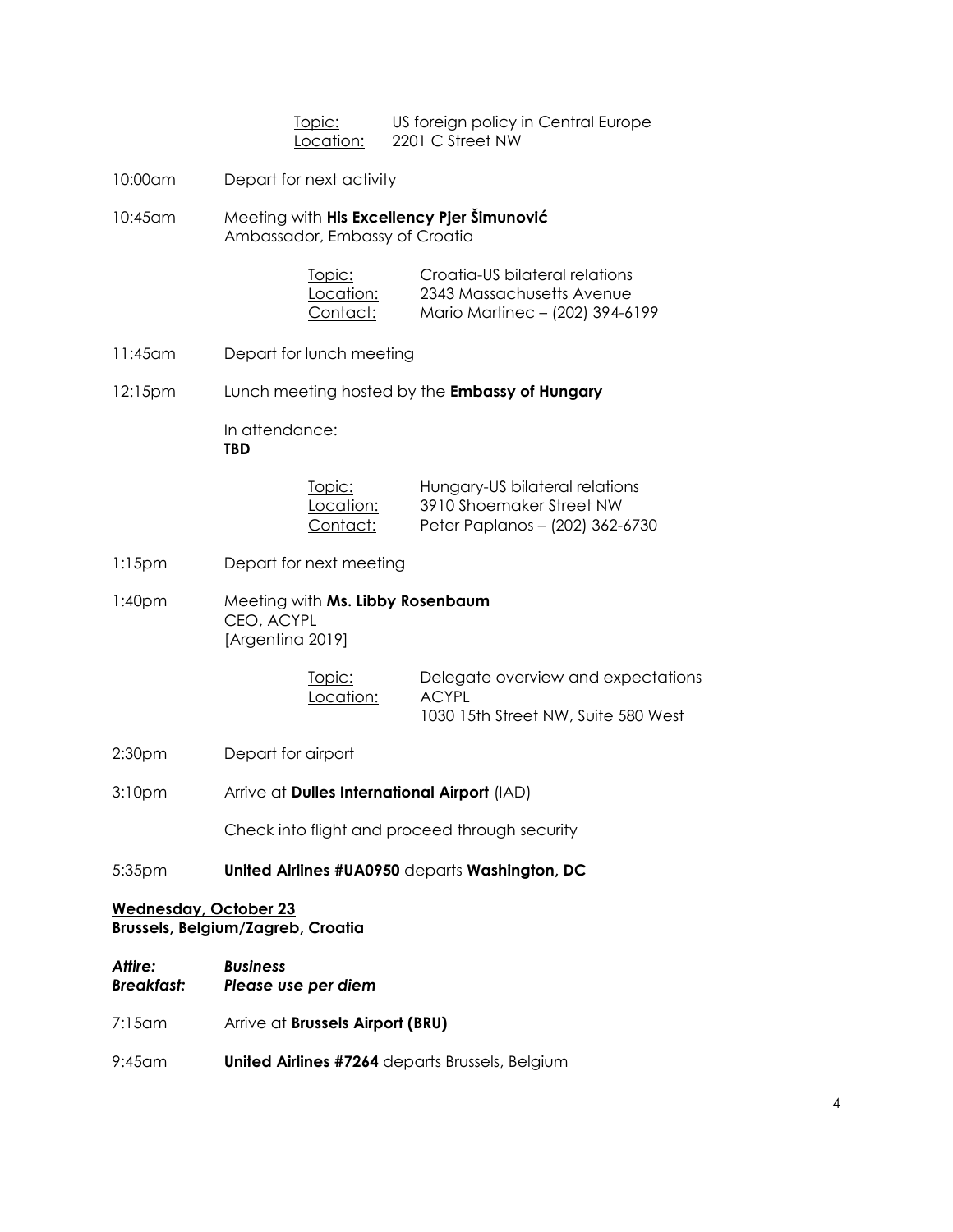- 11:30am Arrive at **Franjo Tudman Airport Zabreb (ZAB)**
- 1:30pm Depart for hotel
- 2:00pm Arrive at hotel

#### **Hotel Dubrovnik**

Gajeva ul. 1, 10000 Zagreb, Croatia Tel: +385 1 4863 512

*Free afternoon; Please use your per diem for lunch* 

- 4:15pm Meet in hotel lobby
- 4:30pm Depart for first meeting
- 5:00pm Visit **Invisible Zagreb**

Topic: Homelessness in Zagreb

- 8:00pm Depart for next meeting
- 8:30pm Welcome dinner with **Ms. Iva Petkovic**  Executive Director, Academy for Political Development

Also in attendance: **Mr. Darko Suljicic** Program Coordinator, Academy for Political Development

#### **ACYPL Alumni** to be confirmed

10:00pm Depart for hotel

#### **Thursday, October 24 Zagreb**

# *Attire: Business Breakfast: At hotel Additional: Please check out of the hotel and pay for all your incidentals.* 9:00am Meet in hotel lobby and depart for first activity 9:30am Meeting with **Ms. Iva Petkovic** Executive Director, Academy for Political Development Also in attendance: **Mr. Darko Suljicic** Program Coordinator, Academy for Political Development

Topic: ADP Welcome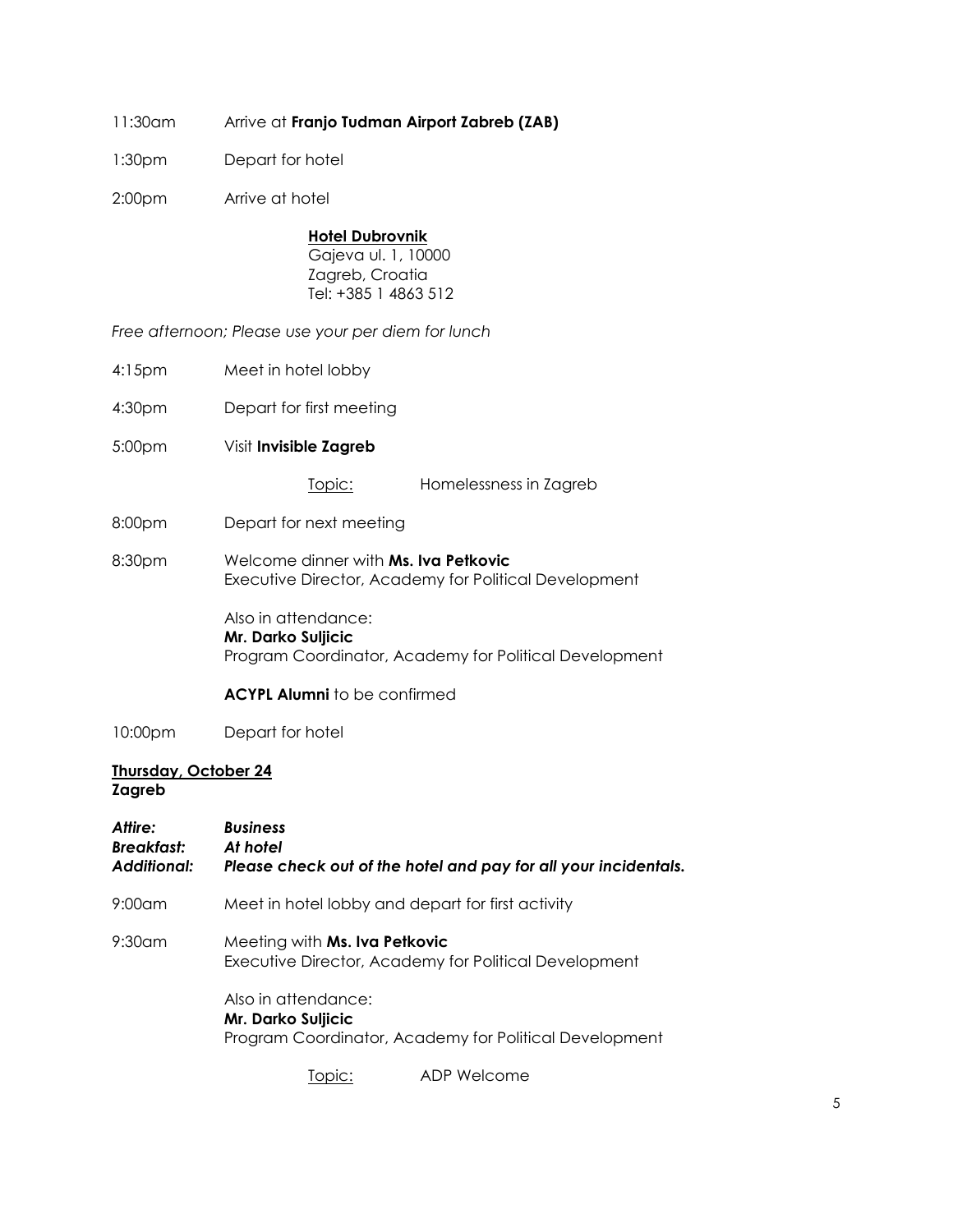| 10:00am                             |                             | Depart for next meeting                                                   |                                                                         |
|-------------------------------------|-----------------------------|---------------------------------------------------------------------------|-------------------------------------------------------------------------|
| 10:30am                             |                             | President, The Republic of Croatia                                        | Meeting with The Honorable Kolinda Grabar-Kitarovic                     |
|                                     |                             | Topic:                                                                    | Women in power, national security, and international<br>relations       |
| 11:30am                             |                             | Depart for next meeting                                                   |                                                                         |
| 12:00pm                             |                             | Meeting with Mr. Michael Faulend<br>Vice Governor, Croatian National Bank |                                                                         |
|                                     |                             | Topic:                                                                    | Microeconomy of Croatia and the adoption of the<br>Euro                 |
|                                     |                             | Location:                                                                 | Croatian National Bank                                                  |
| 12:45pm                             | Depart for lunch            |                                                                           |                                                                         |
| 1:00pm                              | Lunch                       |                                                                           |                                                                         |
| $1:45$ pm                           |                             | Depart for next meeting                                                   |                                                                         |
| 2:00pm                              |                             |                                                                           | Meeting with representative(s) of the Institute of Economics            |
|                                     |                             | Topic:                                                                    | Dynamics and determinants of migration                                  |
| 3:30pm                              |                             | Depart for next meeting                                                   |                                                                         |
| 4:30pm                              |                             |                                                                           | Meeting with representative(s) of The Center for the Renewal of Culture |
|                                     |                             | Topic:                                                                    | The foundation of a free society in Croatia                             |
| 5:15pm                              | Return to hotel             |                                                                           |                                                                         |
| Free early evening                  |                             |                                                                           |                                                                         |
| 7:30pm                              | Group dinner                |                                                                           |                                                                         |
| 9:30pm                              | Return to hotel             |                                                                           |                                                                         |
| Friday, October 25<br><b>Zagreb</b> |                             |                                                                           |                                                                         |
| Attire:<br><b>Breakfast:</b>        | <b>Business</b><br>At hotel |                                                                           |                                                                         |
| $9:15$ am                           | Meet in hotel lobby         |                                                                           |                                                                         |
| 9:30am                              |                             | Depart for first meeting                                                  |                                                                         |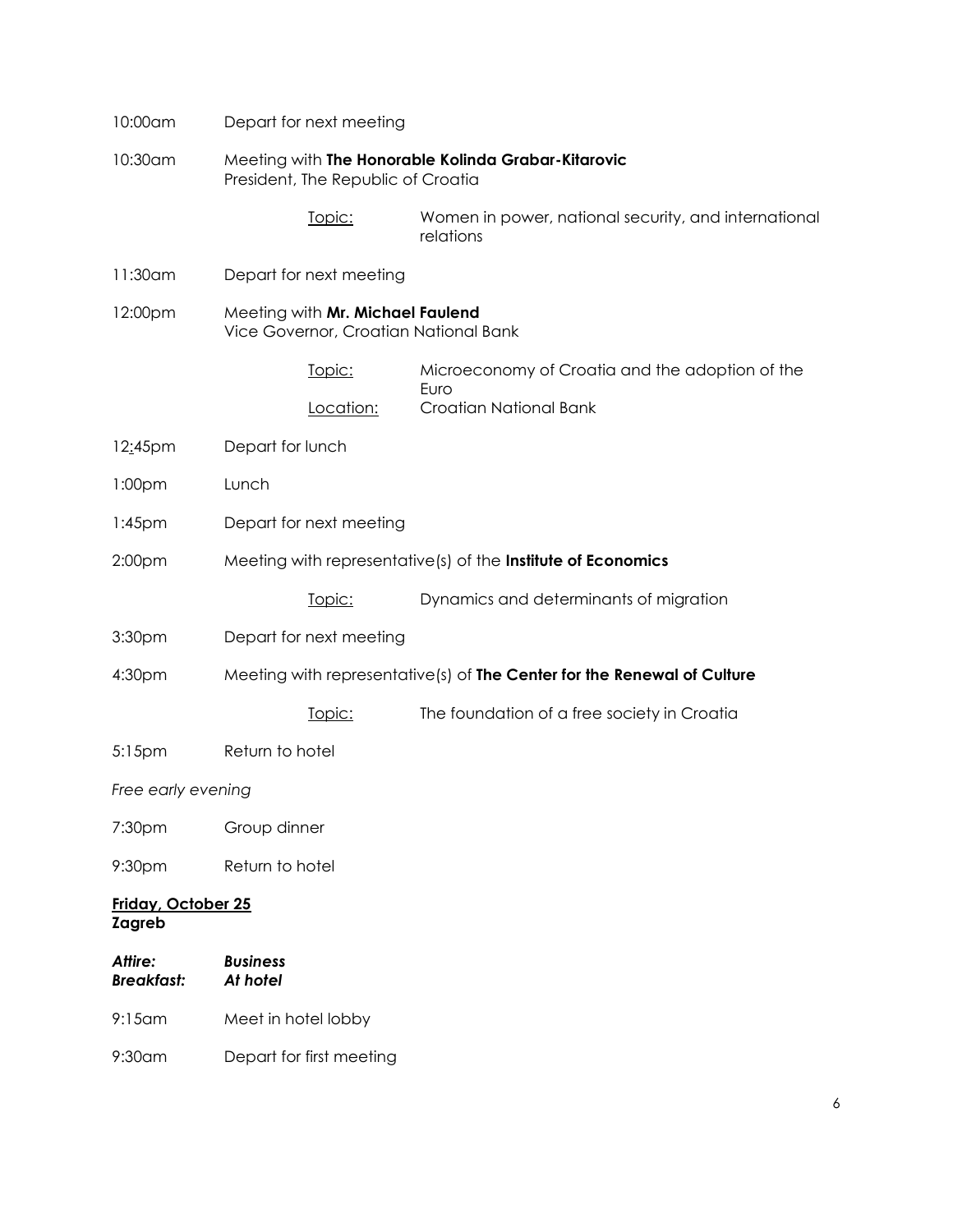| 10:00am            | Meeting with representative(s) of the US Embassy - Zagreb     |                                                                                       |
|--------------------|---------------------------------------------------------------|---------------------------------------------------------------------------------------|
|                    | <u>Topic:</u>                                                 | NATO and US foreign trade with Croatia                                                |
| 11:00am            | Depart for next meeting                                       |                                                                                       |
| 12:00pm            | Meeting with Association of Cities in the Republic of Croatia |                                                                                       |
|                    | Topic:                                                        | The role of cities in economic and cultural<br>development in Croatia                 |
| 12:45pm            |                                                               | Meeting with representative(s) of the <b>Ministry of Foreign and European Affairs</b> |
|                    | Topic:                                                        | Croatian priorities during the Presidency of the EU<br>Council                        |
| 1:40 <sub>pm</sub> | Lunch                                                         |                                                                                       |
| 3:00 <sub>pm</sub> | Depart for next meeting                                       |                                                                                       |
| 3:30 <sub>pm</sub> | Meeting at N1 Television, CNN                                 |                                                                                       |
|                    | Topic:                                                        | Media freedom and critical journalism in Southeast<br>Europe                          |

*Free evening; Please use your per diems for dinner* 

#### **Saturday, October 26 Zagreb/Budapest, Hungary**

| Attire:<br><b>Breakfast:</b><br><b>Additional:</b> | Casual<br>At the hotel<br>Please check out of the hotel and pay for all your incidentals; please have your<br>passport readily accessible |  |  |
|----------------------------------------------------|-------------------------------------------------------------------------------------------------------------------------------------------|--|--|
| <b>TIME</b>                                        | Meet in hotel lobby                                                                                                                       |  |  |
| <b>TIME</b>                                        | Depart for first meeting                                                                                                                  |  |  |
| 11:00am                                            | Tour the Image of War Photography Museum                                                                                                  |  |  |
|                                                    | The Croatian War<br><u> Topic:</u>                                                                                                        |  |  |
| 12:00pm                                            | Depart for lunch                                                                                                                          |  |  |
| 12:15 <sub>pm</sub>                                | Lunch                                                                                                                                     |  |  |
| $1:45$ pm                                          | Depart for train station                                                                                                                  |  |  |
| 4:38 <sub>pm</sub>                                 | Train departs for <b>Budapest</b> , <b>Hungary</b>                                                                                        |  |  |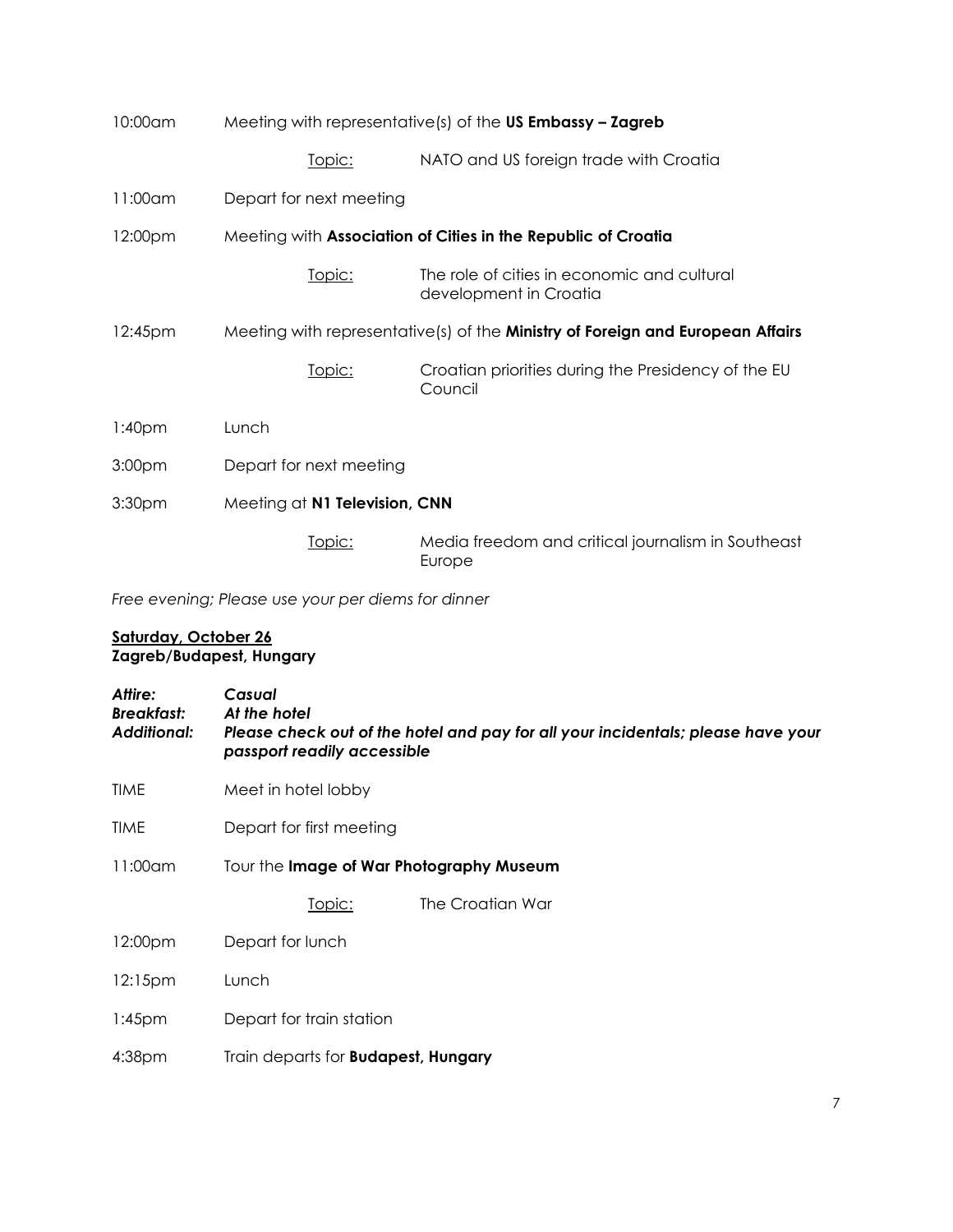# 10:25pm Arrive in **Budapest, Hungary**

Delegation will meet:

**Mr. Tamas Sardi**  Managing Partner, CEC Government Relations [Pennsylvania and Colorado 2004]

#### **Mr. Sandor Holbok**

[Wyoming, Florida, and New York 1995]

### **Ms. Dora Almasi**

Senior Consultant, CEC Government Relations [Kentucky and Louisiana 2006]

11:00pm Arrive at hotel

# **Danubius Hotel Helia**

62-64 Karpat utca, 1133 Budapest, Hungary Tel: +36-1-889-5800

#### **Sunday, October 27 Budapest**

| Attire:<br><b>Breakfast:</b> | Casual<br>At hotel restaurant             |           |                                         |  |
|------------------------------|-------------------------------------------|-----------|-----------------------------------------|--|
| $9:45$ am                    | Meet in hotel lobby                       |           |                                         |  |
| 10:00am                      | Depart for first meeting                  |           |                                         |  |
| $10:30$ am                   | Visit <b>House of Terror Museum</b>       |           |                                         |  |
|                              | <u>Topic:</u>                             |           | History of Fascism and Nazim in Hungary |  |
| 12:00pm                      | Depart for lunch                          |           |                                         |  |
| 12:30pm                      | Lunch                                     | Location: | Callas Café & Restaurant                |  |
| 2:00 <sub>pm</sub>           | Return to hotel                           |           |                                         |  |
|                              | Afternoon activities are pending          |           |                                         |  |
| 6:00pm                       | Meet in hotel lobby and depart for dinner |           |                                         |  |
| 7:00pm                       | Group dinner                              |           |                                         |  |
| 9:00 <sub>pm</sub>           | Return to hotel                           |           |                                         |  |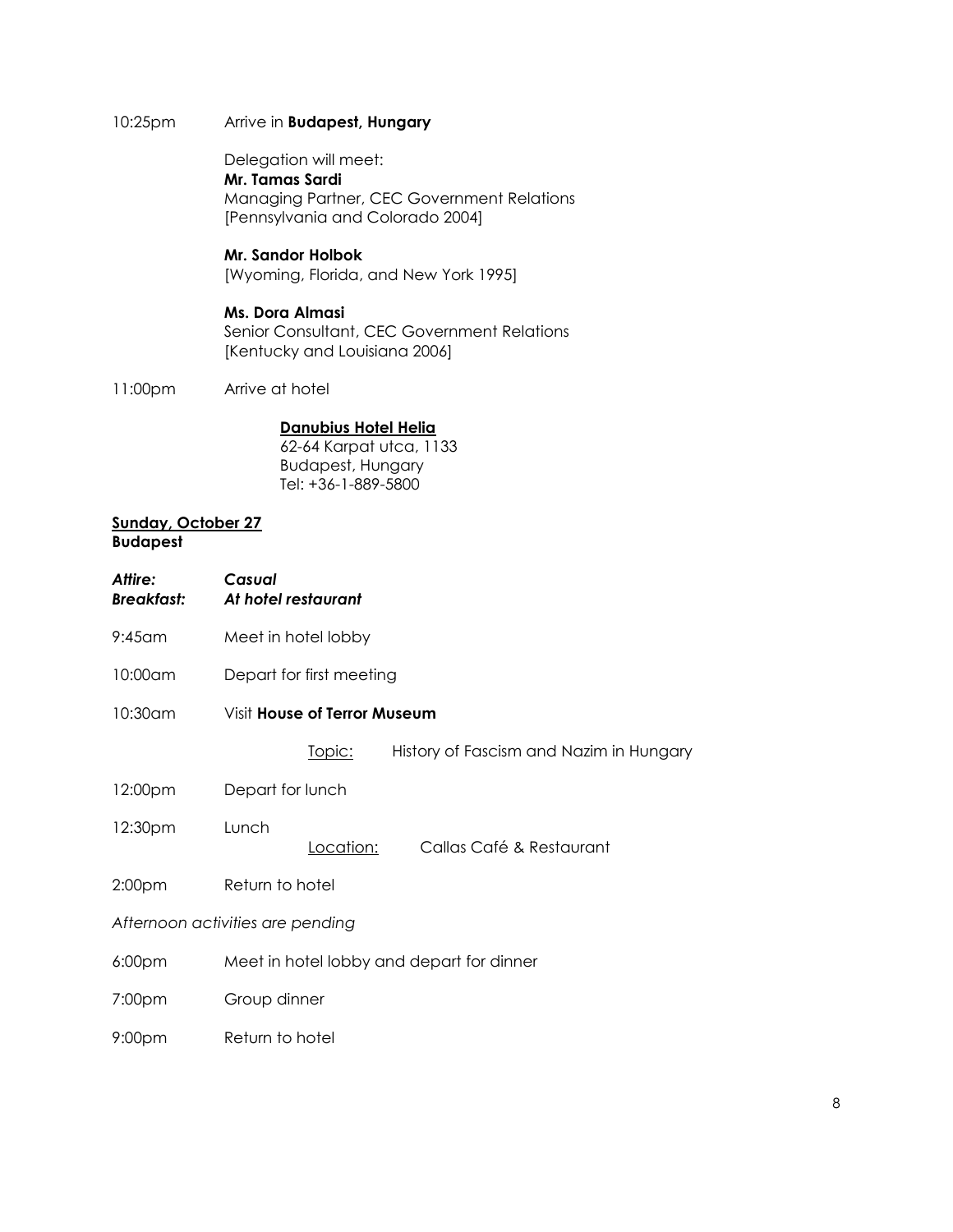#### **Monday, October 28 Budapest**

| Attire:<br><b>Breakfast:</b><br><b>Additional:</b> | <b>Business</b><br>At hotel                                                                   | Please bring your passport to today's meetings                                   |  |
|----------------------------------------------------|-----------------------------------------------------------------------------------------------|----------------------------------------------------------------------------------|--|
| 8:00am                                             | Meet in hotel lobby and depart for first meeting                                              |                                                                                  |  |
| 8:45am                                             | Meeting with The Honorable Peter Ungar<br>Member, National Assembly of Hungary<br>[lowa 2018] |                                                                                  |  |
|                                                    | Topic:                                                                                        | The political platform of the LMP political party                                |  |
| $9:45$ am                                          | Meeting with Mr. László Szakács<br>Vice President, Hungarian Socialist Party                  |                                                                                  |  |
|                                                    | Topic:                                                                                        | The political platform of the Hungarian Socialist Party                          |  |
| 10:20am                                            | Depart for next meeting                                                                       |                                                                                  |  |
| 11:00am                                            | Guided tour of the National Assembly                                                          |                                                                                  |  |
| $11:40$ am                                         | Depart for lunch                                                                              |                                                                                  |  |
| 12:00pm                                            | Member, National Assembly of Hungary                                                          | Lunch meeting with The Honorable Zsolt Csenger-Zalan                             |  |
|                                                    | Topic:                                                                                        | Hungarian foreign policy                                                         |  |
| 1:30 <sub>pm</sub>                                 | Depart for next meeting                                                                       |                                                                                  |  |
| $2:15$ pm                                          | Meeting with The Honorable Tamas Vargha                                                       | Secretary of State for Civil Intelligence, Ministry of Foreign Affairs and Trade |  |
|                                                    | <u>Topic:</u>                                                                                 | Cyber security and the Fidesz-Hungarian Civic Alliance                           |  |
| 3:30 <sub>pm</sub>                                 | Depart for next meting                                                                        |                                                                                  |  |
| 4:00 <sub>pm</sub>                                 | Meeting with Mr. Marc Dillard                                                                 | Deputy Chief of Mission, United States Embassy - Budapest                        |  |
|                                                    | Topic:                                                                                        | Hungary-US bilateral relations                                                   |  |
| 5:00pm                                             | Depart for next meeting                                                                       |                                                                                  |  |
| 5:30pm                                             | Meeting with Ms. Aniko Paroczai                                                               | International Relations Director, Momentum Party                                 |  |
|                                                    | Topic:                                                                                        | Public diplomacy and international relations                                     |  |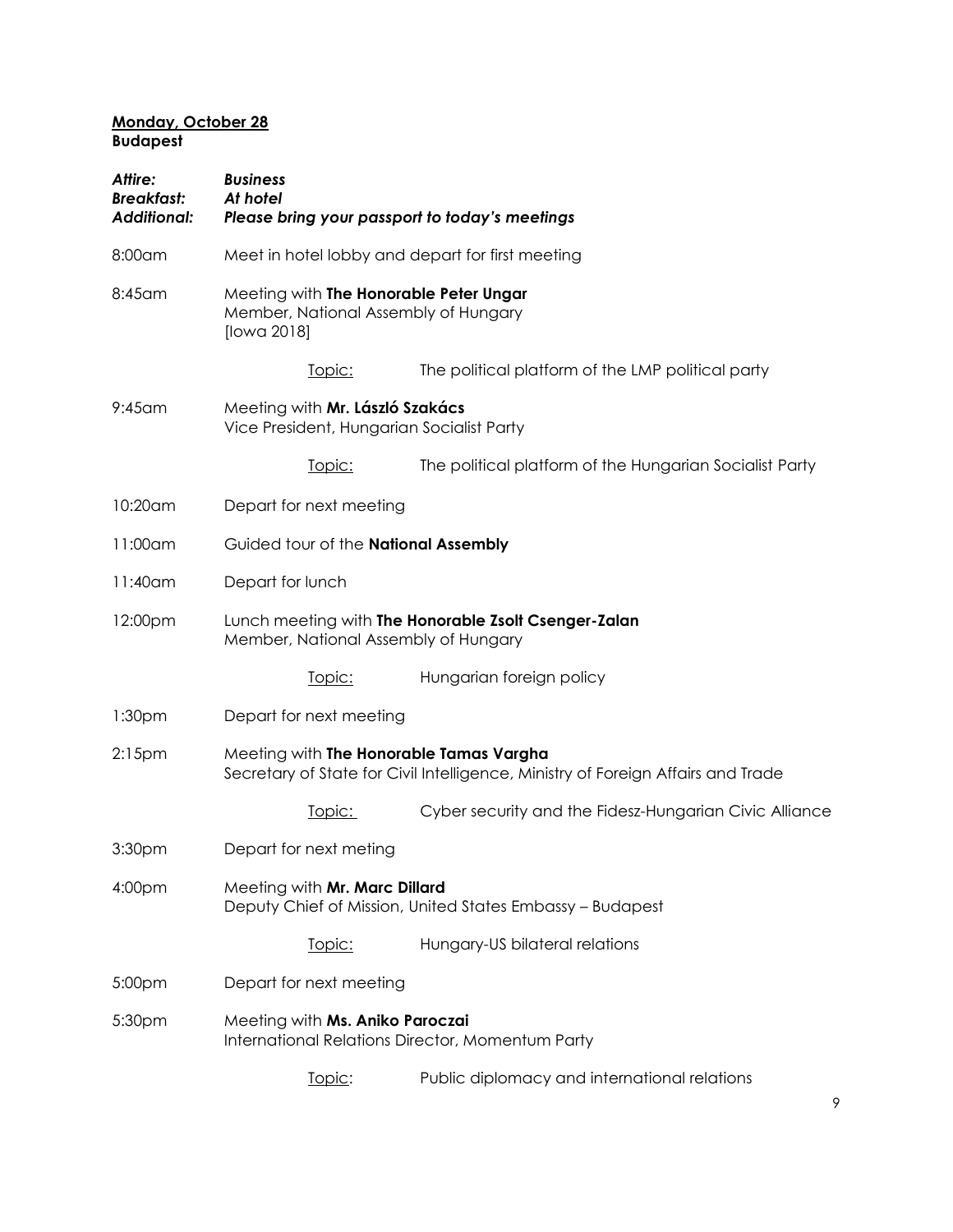6:30pm Depart for dinner

7:00pm Dinner hosted by **Mr. Istvan Kovacs** Director of Strategy, Center for Fundamental Rights [Colorado 2016]

8:30pm Return to hotel

# **Tuesday, October 29 Budapest/Debrecen, Hungary**

| Attire:<br>Breakfast:<br><b>Additional:</b> | <b>Business</b><br>At the hotel restaurant<br>Please bring your passport. Please check out of your hotel room and pay for<br><i>incidentals</i> |
|---------------------------------------------|-------------------------------------------------------------------------------------------------------------------------------------------------|
| $9:05$ am                                   | Meet in hotel lobby                                                                                                                             |
| $9:15$ am                                   | Depart for first meeting                                                                                                                        |
| 10:00am                                     | Meeting with Mr. Laszlo Szoke<br>Director for Foreign Affairs, Office of the President of the Republic of Hungary                               |
|                                             | Hungarian foreign affairs<br>Topic:                                                                                                             |
| $10:45$ am                                  | Depart for next meeting                                                                                                                         |
| 11:00am                                     | Meeting with Ms. Zsuzsa Rahoi<br>Chief Counselor, Office of the Prime Minister                                                                  |
|                                             | Hungarian judicial system<br>Topic:                                                                                                             |
| $11:45$ am                                  | Lunch hosted by Ms. Zsuzsa Rahoi<br>Chief Counselor, Office of the Prime Minister                                                               |
| 1:30 <sub>pm</sub>                          | Depart for Decrecen, Hungary                                                                                                                    |
| 4:00 <sub>pm</sub>                          | Arrive at and check in to hotel                                                                                                                 |
|                                             | <b>Aquaticum Thermal and Wellness Hotel</b><br>4032 Nagyerdei Park 1<br>Debrecen, Hungary<br>Tel: +3652 514 100                                 |
| Free afternoon                              |                                                                                                                                                 |
| 7:00pm                                      | Meet in hotel lobby and depart for dinner                                                                                                       |
| 7:30pm                                      | Dinner with The Honorable Laszlo Papp<br>Mayor, City of Debrecen                                                                                |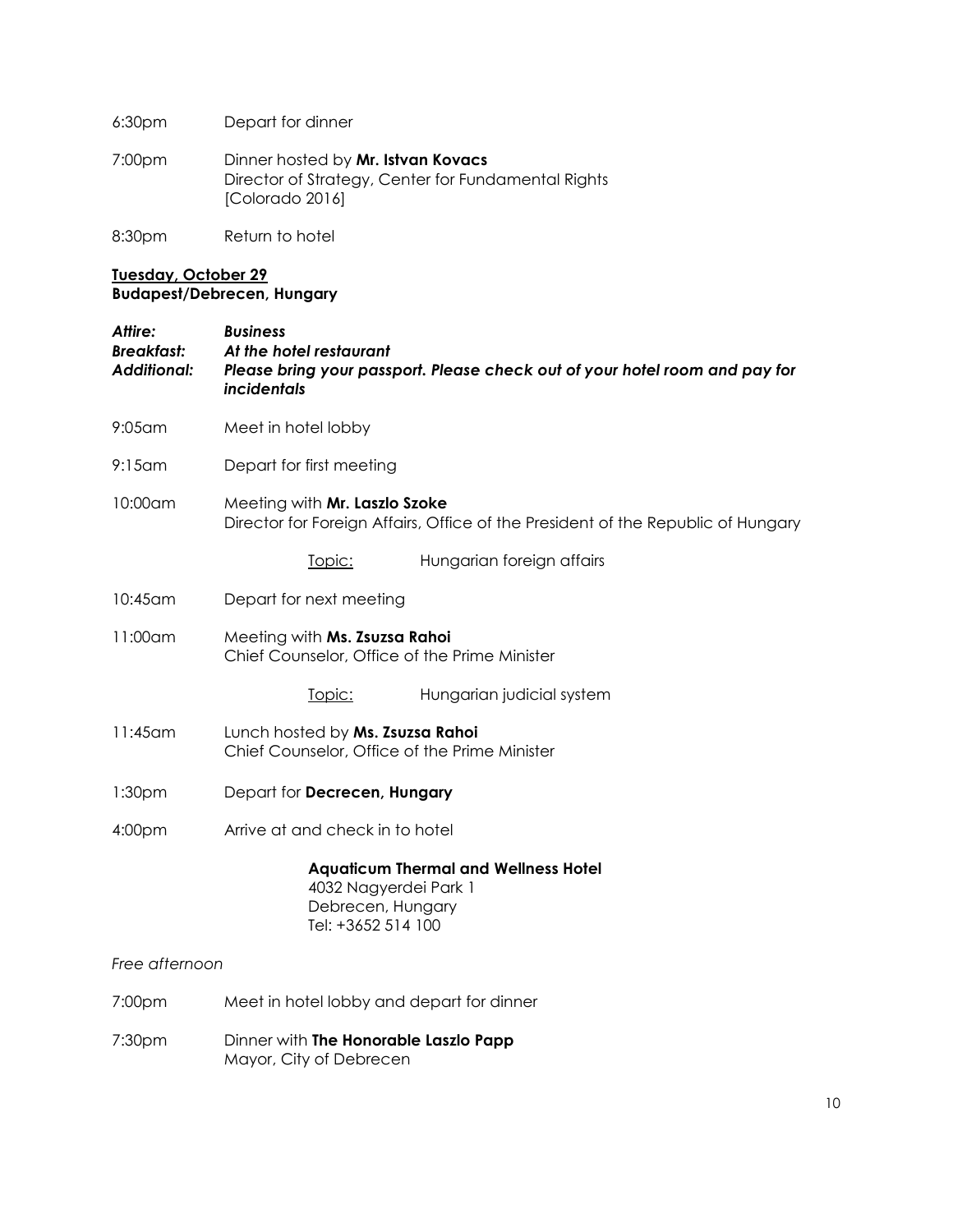# **Wednesday, October 30**

**Decrecen**

*Attire: Business casual Breakfast: At the hotel restaurant Additional: Please bring your passport, swimsuit, and towel*

*Morning activities are pending*

| 12:00pm | Meeting in the lobby and depart for lunch |
|---------|-------------------------------------------|
|---------|-------------------------------------------|

12:15pm Lunch

*Afternoon activities are pending and may include a visit to the Thermal Bath Aquaticum*

| 6:30 <sub>pm</sub> | Meet in hotel lobby and depart for dinner |  |  |  |  |
|--------------------|-------------------------------------------|--|--|--|--|
|                    |                                           |  |  |  |  |

7:00pm Farewell dinner

### **Thursday, October 31 Decrecen/Budapest/Washington. DC**

| Attire:<br><b>Breakfast:</b><br><b>Additional:</b> | Casual<br>At the hotel<br>Please pay for any incidentals and check out of hotel. Please have your passport<br>readily accessible |
|----------------------------------------------------|----------------------------------------------------------------------------------------------------------------------------------|
| $8:00$ am                                          | Meet in hotel lobby and load luggage onto bus                                                                                    |
| $8:30$ am                                          | Depart for airport                                                                                                               |
| $10:30$ am                                         | Arrive at <b>Budapest Airport (BUD)</b>                                                                                          |
|                                                    | Check into flight and proceed through security                                                                                   |
| 1:20 <sub>pm</sub>                                 | United Airlines #9037 departs Budapest                                                                                           |
| 2:40 <sub>pm</sub>                                 | Arrive to Munich international Airport (MUC)                                                                                     |

*Please refer to your individual flight itineraries for the remainder of your travels*

\*\*End of Program\*\*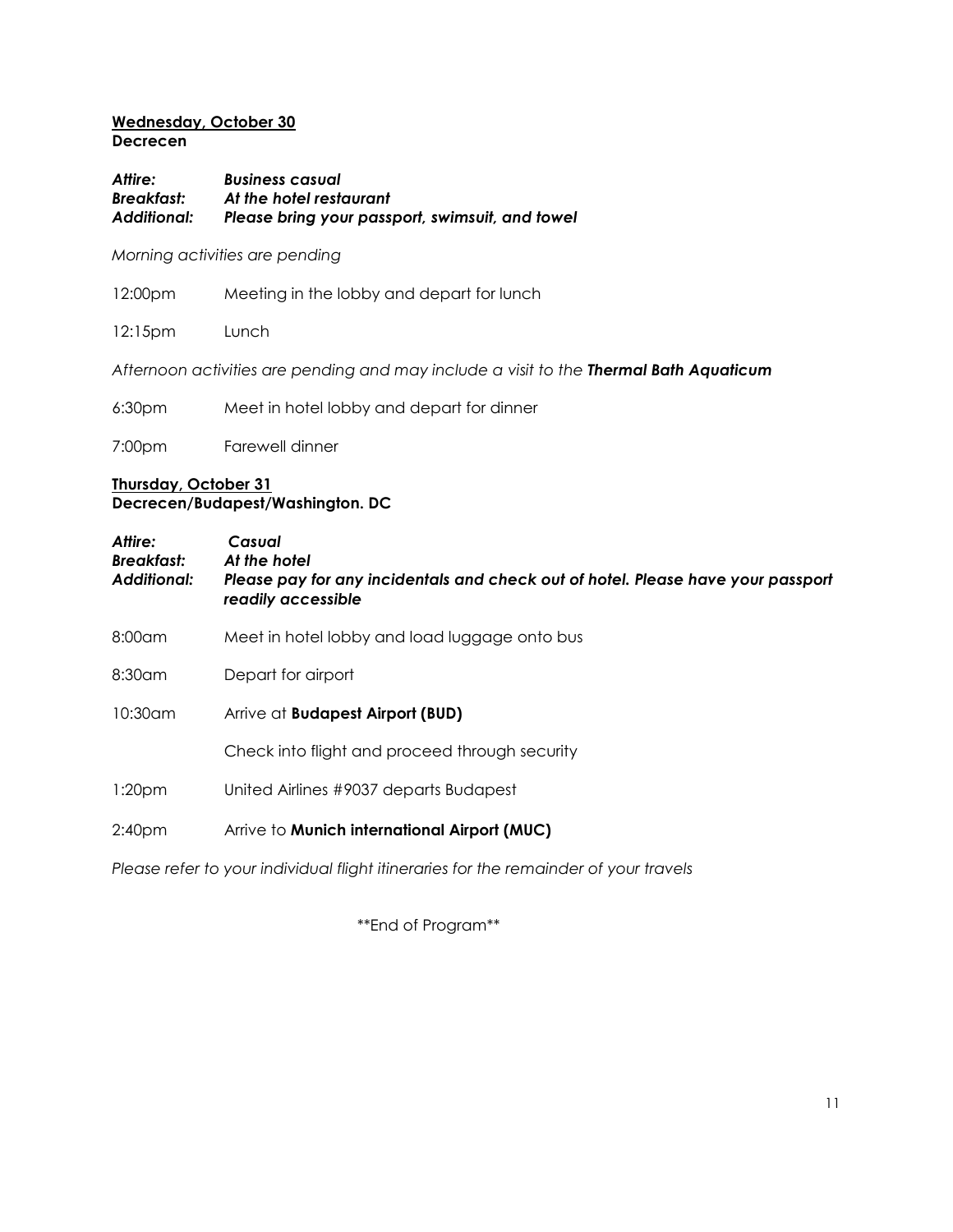# <span id="page-11-0"></span>**Schedule Notes**

# **Tuesday, October 22**

**Kaylee Boalt** joined ACYPL in July 2016, serving the organization as a Program Officer, the Professional Fellows Program Manager, and now Program Director as of January 2019. In her role, Kaylee liaises with ACYPL's international and domestic partners and oversees the program team in the implementation of global exchange programs. Prior to joining ACYPL, Kaylee was the Director of Student Programs at the National Council on US-Arab Relations where she administered leadership development programs and facilitated short-term exchanges for American professors and students studying the Arab World. Kaylee graduated from Converse College in 2014 with a bachelor's degree in politics and music. During her time at Converse, she performed in opera productions in the US and Italy and realized her passion for educational exchanges during a study visit to Saudi Arabia in 2012.

**The U.S. Department of State** is the federal executive department responsible for the international relations of the United States, equivalent to the foreign ministries of other countries. The Department was created in 1789 and was the first executive department established. The Department operates the diplomatic missions of the United States abroad and is responsible for implementing the foreign policy and diplomacy efforts of the United States. The Department is led by Secretary Mike Pompeo who was nominated by President Trump and confirmed by the US Senate in April 2018.

**Ivan Weinstein** currently serves a Desk Officer covering Hungary. He is also a Foreign Service Officer at the U.S. Department of State.

**Michael Ball** presently serves as a Desk Officer covering Croatia at the U.S. Department of State.

**Dmitri Tarakhovsky** is a Desk Officer covering Central Europe. He is also a Foreign Service Officer at the U.S. Department of State.

**Lilian Wahl-Tuco** is currently a Public Diplomacy Desk Officer for the Bureau of European and Eurasian Affairs. She is also a Foreign Service Officer at the U.S Department of State. Prior to this role she served as the Executive Director at the World Affairs Council of New Hampshire.

The **Embassy of the Republic of Croatia** is the main diplomatic mission between the Croatian and United States governments. Bilateral relations have existed between the two countries since 1992, shortly after Croatia gained independence from Yugoslavia. Like other diplomatic missions, the Croatian embassy provides assistance with visas, passports, documents, and registration forms to Croatian nationals in the United States. The current ambassador is Pjer Šimunović.

**His Excellence Pjer Šimunović** is the Croatian ambassador to the United States. Pjer is a career diplomat, prior to his role as ambassador he served as Director of Croatia's National Security Council. He also worked in the Foreign Ministry for the Minister of Defense, serving as the Director of Defense Policy and as State Secretary for Defense Policy. Pjer also served as the chief negotiator with NATO and assisted Croatia's entrance into NATO in 2013.

The **Embassy of Hungary** is the main diplomatic mission between the Hungarian and United States governments. Diplomatic relations were established between the US and Hungary in 1922, however World War II and the Cold War limited the depths of the two nations' relationship. After the end of the Cold War, relations between the two governments warmed significantly, and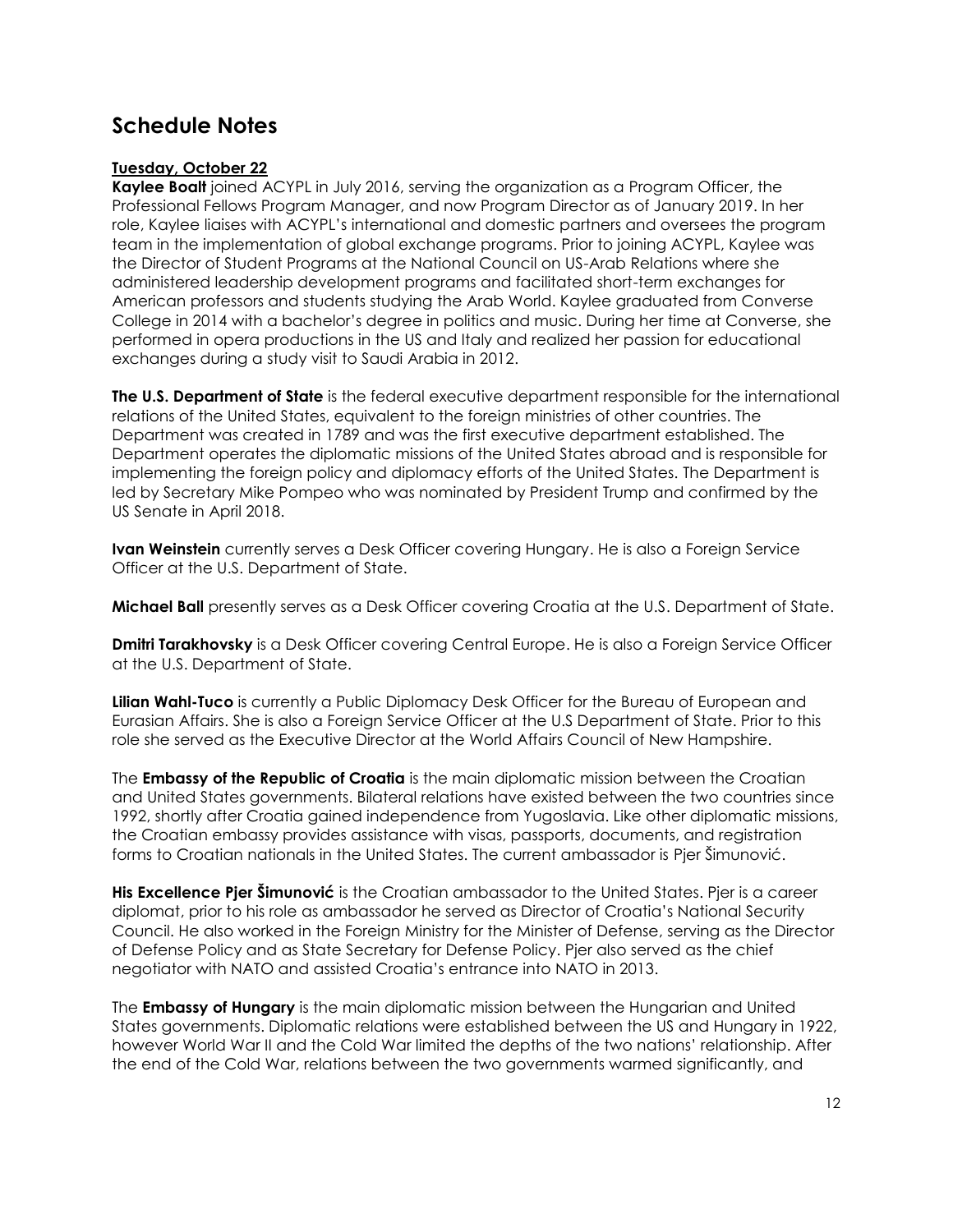today the embassy is one of several Hungarian consular missions located in US territory. Hungary's current ambassador to the United States is László Szabó.

**Libby Rosenbaum** serves as the Chief Executive Officer overseeing ACYPL's fundraising, communications, grants management, new business development, and strategic planning. Libby previously served as the Vice President of Programs and Communications. Prior to this, Libby served as the Education Partnerships Manager at the British Council where she promoted and established US-UK university research collaborations and planned international summits devoted to higher education best practice. She also served as the Major Gifts Officer at the Center for American Progress, a progressive think tank, and as a fundraiser on the US Senate campaigns of Ken Salazar and Joe Hoeffel. Libby graduated from the University of Michigan with a degree in political science and received an MSc in politics and government of the European Union from the London School of Economics. She traveled on an ACYPL exchange to Argentina in July 2019.

### **Wednesday, October 23**

**Zagreb** is the capital and the largest city of Croatia. It is located in the northwest of the country, along the Sava River, at the southern slopes of the Medvednica Mountain. Zagreb officially dates back to 1049 A.D. when the Hungarian King Ladislaus founded a diocese, however, a Roman town dating between the 1st and 5th century AD has been excavated in Šćitarjevo which is just southeast of the city. Zagreb is the seat of the central government, administrative bodies, and nearly all government ministries. Most of the largest Croatian companies, media, and scientific institutions are headquartered in the city.

**Invisible Zagreb** is an organization that seeks to publicize the challenges faced by the homeless population of Croatia's capital, Zagreb. The organization arranges tours led by former and current homeless people throughout the city, offering an unconventional approach for the public to be educated on Zagreb's homeless population, including what the homeless must do to survive within the city. These tours also educate the public on ways to contribute assistance to the homeless.

The **Academy for Political Development (APD)** is a civil and societal organization headquartered in the Croatian capital of Zagreb. Operating under the jurisdiction of the Council of Europe, APD provides political education to Croatian leaders and professionals from across backgrounds, political views, and career fields. APD currently boasts more than 400 alumni, including members of parliament, government ministers, activists, and businessmen and women.

**Iva Petković** is the Executive Director of the Academy for Political Development, serving in this position since July 2019. In this role, she oversees the APD's activities and ongoing projects. Prior to this, she followed up on a series of student internships with becoming a Project Coordinator for the Central State Officer for Sports, a position she held from February 2017-June 2019. During this time, she also interned in the office of a Member of the European Parliament from May-June 2017.

**Darko Suljicic** is the Program Coordinator for the Academy for Political Development. He has occupied this role since March 2017. In addition to this position, he is also currently a Member of the Council of Advisors for Policy and Practice.

#### **Thursday, October 24**

President **Kolinda Grabar-Kitarović** has served as the fourth President of Croatia since 2015. In this role, she is the country's head of state and commander in-chief, however she is not the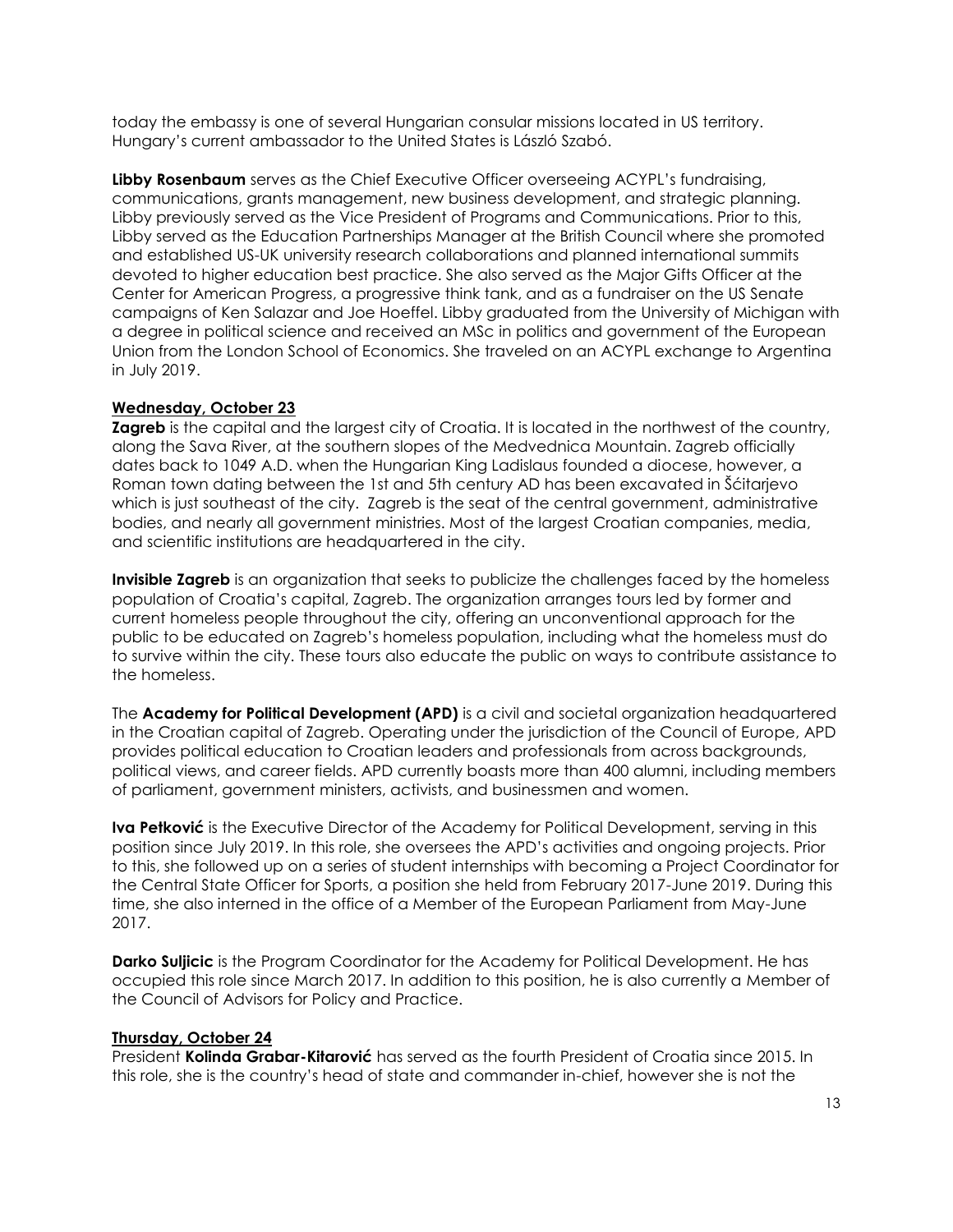head of the executive branch, as that role is filled by the Prime Minister. She is the first woman to hold the office, and the youngest. Before her election in 2015, she held a variety of government positions, including Minister for European Affairs from 2003-2005, Minister for Foreign Affairs and European Integration from 2005-2008, Croatian Ambassador to the United States from 2008-2011, and Assistant Secretary General for Public Diplomacy at NATO from 2011-2014. As President, she is required to be nonpartisan, but before her election she was a member of the conservative Croatian Democratic Union party.

**Michael Faulend** is the Vice Governor of the Croatian National Bank, a position he has held since 2013. His previous role at the Croatian National Bank was the Executive Director of International Affairs. He is the author of several scholarly papers on economic issues.

**Croatian National Bank** is the central bank of Croatia. Its main responsibilities are maintaining the stability of the national currency, the kuna, and ensuring the financial liquidity of Croatia's banking system. Additionally, the bank is responsible for issuing currency and holding Croatia's national monetary reserves.

**The Institute for Economics, Zagreb** is a public scientific institute with more than seventy-five years' experience conducting scientific and developmental research in the field of economics. The institute has four main research areas of focus: macroeconomics/international economics, business economics/business sectors, regional development, and social policy/labor markets.

The **Center for the Renewal of Culture** is an organization dedicated to advancing conservative policies in Croatia. It promotes limited government, particularly in the field of economics, as well as the lowering of taxes, and a reduction of welfare programs. The Center also promotes socially conservative causes, such as opposition to abortion and gay marriage.

#### **Friday, October 25**

The **United States Embassy in Croatia** is the main American diplomatic mission in the country. It is located in the capital city, Zagreb. The embassy's mission is to provide a variety of services to Americans in Croatia and Croatians hoping to travel to the United States. The current ambassador to Croatia is W. Robert Kohorst.

The **Association of Cities in the Republic of Croatia** is a non-profit, non-governmental organization established by several Croatian municipalities to promote and protect their common interests. The organization is built on the principles of voluntary association, and currently 284 of Croatia's 428 municipalities are members of the Association. The Association also works to promote economic and cultural cooperation between different municipalities, along with reviewing parliamentary legislation relevant for local governments, and assisting the training of municipal staff.

The **Ministry of Foreign and European Affairs** is the main ministry within the Croatian government responsible for foreign relations. The Ministry also oversees many components of Croatia's membership in the European Union, along with other international organizations. The current minister is Gordan Grlić-Radman.

**N1 Television** is an international 24-hour cable news channel launched in 2014. The channel covers news from the ex-Yugoslav countries of Bosnia and Herzegovina, Croatia, and Serbia, though the channel is available in all of former Yugoslavia. N1 is CNN International's local broadcast affiliate. The channel maintains separate headquarters, editorial policies, reporters,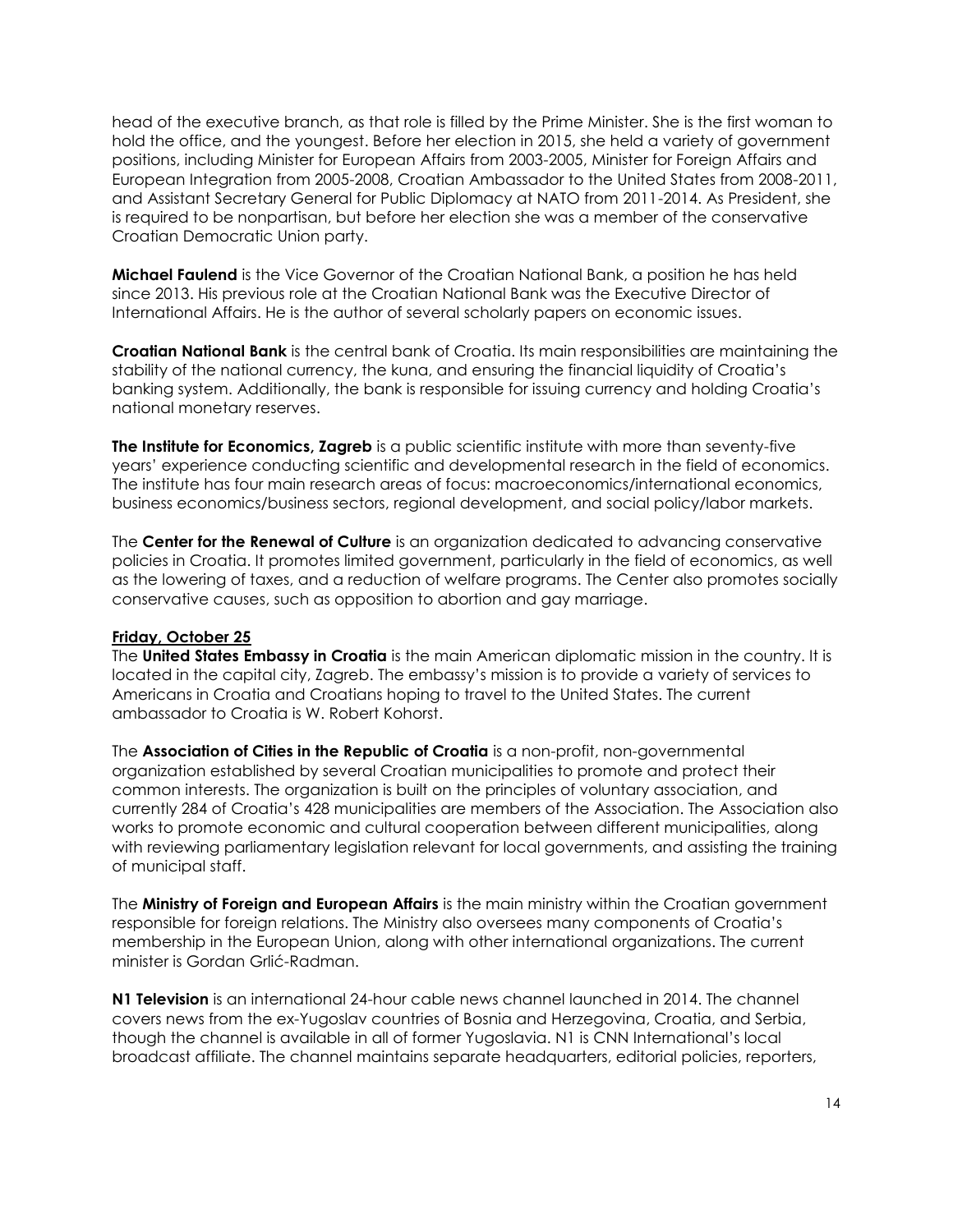and TV stations in each of the countries in which it broadcasts. The Croatian headquarters are located in Zagreb.

#### **Saturday, October 26**

The **Image of War Photography Museum** in Zagreb contains many photographs of armed conflict, in order to enhance public understanding of the true cost of war. Inspiration to found the museum came from the founders' view that public discourse on war had become increasingly detached from the suffering Croatia experienced during its 1991-1995 war for independence. Alongside its depiction of past conflicts, the museum donates a portion of proceeds to refugee relief while working to raise awareness of the consequences of war on nations.

**Budapest** is the capital and most populous city of Hungary and one of the largest cities in the European Union. It has an area of 525 square kilometers (203 square miles) and an estimated population of 1.8 million within the administrative limits. It is both a city and county, and forms the center of the Budapest Metropolitan Area, which has an area of 7,626 square kilometers (2,944 square miles) and a population of 3.3 million, comprising 33 percent of the population of Hungary. Budapest became a single city occupying both banks of the Danube river with the unification of Buda and Óbuda on the west bank, with Pest on the east bank, on November 17, 1873.

**CEC Government Relations** is a leading independent public affairs agency throughout Central Europe. Its main Hungarian office is in Budapest, though the organization has offices in several Central European capital cities. The agency prioritizes the analysis of decision-making processes and taking into account the full-range of policy actors in major political decisions throughout the region. The agency also works to offer a more in-depth understanding of the relationship between the European Union and its Central European member states. The agency also maintains ties with other public affairs groups in the European Union, the United Kingdom, and the United States.

**Tamás Sárdi** is the Managing Director and Partner of CEC Budapest. At CEC, he has managed accounts with multinational and local clients including Philip Morris, EICTA (European Information & Communications Technology Industry Association), SAB Miller, Pfizer, MOL, Nokia, Atel, Holcim, and Citadel. Prior to joining CEC Budapest in January 2002, he worked for the Hungarian Ministry of Economy on a number of investment projects. Tamás also worked at the European level, leading campaigns in the European Parliament targeting Hungarian MEPs. Tamás has a master's degree from the London School of Economics and Political Science, where he majored in European studies, EU policy-making, and international business. He also has a degree in European studies and tourism from the Faculty of International Relations at the Budapest University of Economic Sciences. He is an ACYPL alumnus from the 2004 Hungary to United States exchange. Tamas traveled to Pennsylvania and Colorado.

**Sándor Holbok** joined FIPRA Hungary - CEC Government Relations in 2001. Prior to this, he spent several years in the Hungarian Parliament as the Chief of Staff for József Szájer, the Majority Leader, and now Member of the European Parliament. He has acted as Secretary General of the Hungarian Association of Branded Products Manufacturers, the principal FMCG pressure group in Hungary, and has been a board member of AIM, the European Brands Association in Brussels. He graduated in with a degree in history and German from ELTE University in Budapest, has a doctorate in law, and has held research fellowships at the University of Vienna. He speaks Hungarian, English, Russian, and German. He is an ACYPL alumnus from the 1995 Hungary to United States exchange. Sandor traveled to Wyoming, Florida and New York.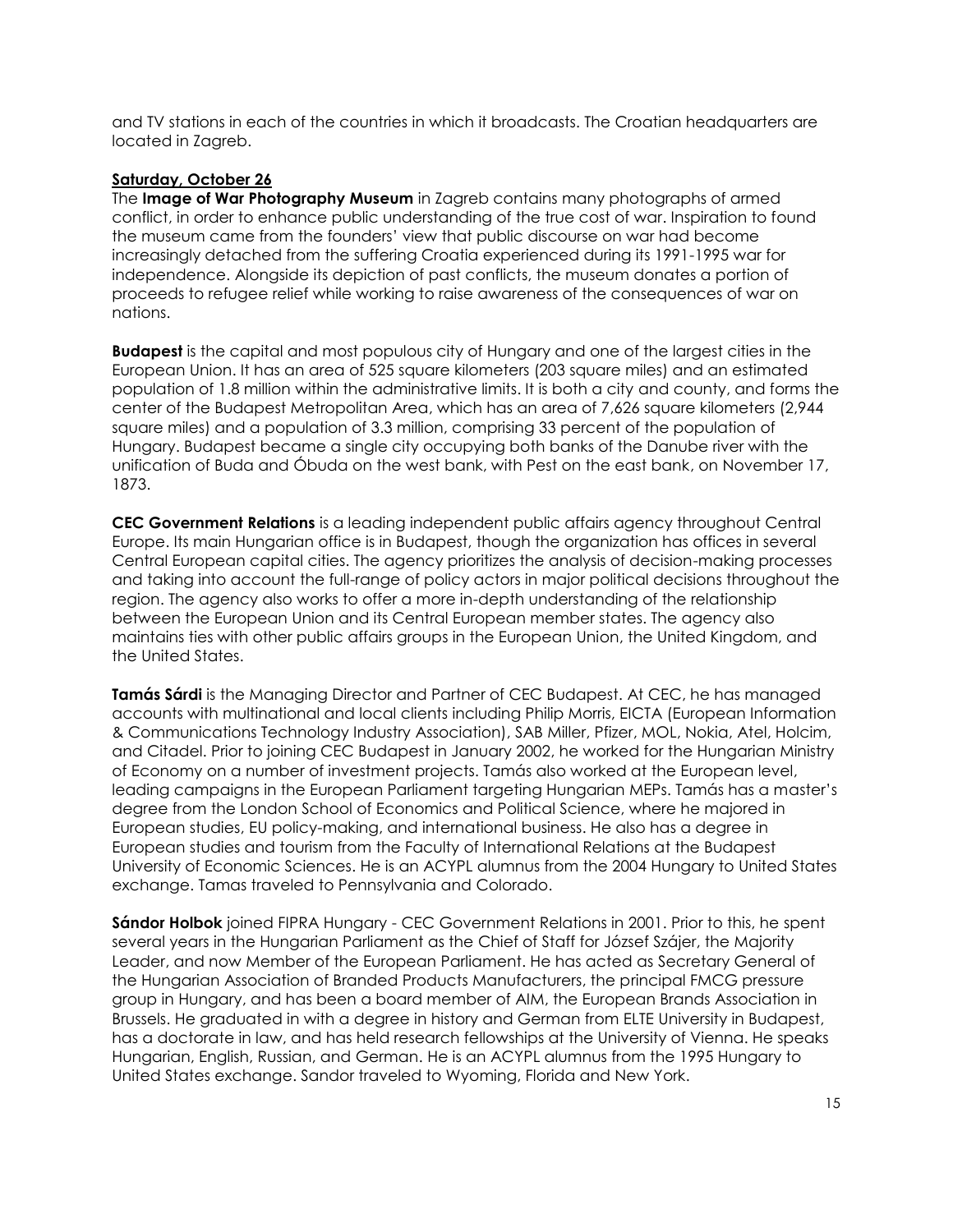**Dóra Almási** is a Senior Consultant at CEC Government Relations. She has over 10 years of experience with the organization, with an expertise in research, public affairs, and legal analysis. Her clients have mainly come from the IT, energy, and transportation sectors. She received a degree in law from Loránd Eötvös University and a master's degree in international relations from the Gyula Andrássy German Speaking University of Budapest. She is an ACYPL alumna from the 2006 Hungary to United States exchange and traveled to Kentucky and Louisiana.

# **Sunday, October 27**

The **House of Terror Museum** in Budapest contains exhibits related to the 20th century fascist and communist regimes that ruled over Hungary. The museum opened in 2002 and is a member organization of the Platform of European Memory and Conscience. It also serves as a memorial to those detained, interrogated, tortured, or killed under Hungary's autocratic governments.

### **Monday, October 28**

**The Honorable Péter Ungár** is the Local Councilor of the 2nd municipality in Budapest, Hungary. He also interns with MOL Group, the largest central and eastern European energy company. At the MOL Group, he works within both the Communications and Strategy Departments. Prior to this, Péter worked at Al Jazeera Balkans, he reported on the new Hungarian constitution. He won an award for The Jozsef Antall Foundation essay competition and his essay "Model and Reality" was later published in the *Heti Valasz*, a weekly newspaper. Péter has a bachelor's degree in geography from The University of Edinburgh. He is an ACYPL alumnus from the 2018 Hungary and Croatia to US exchange and traveled to Iowa.

**LMP (Politics Can Be Different)** is a green political party in Hungary. It was founded in 2009, and in the most recent election in 2018, won 8 out of 199 seats in Hungary's National Assembly. Its current president is János Kendernay. It has a self-described ideology of green politics, patriotism, progressivism, alter-globalization, and agrarianism. LMP is considered to be on the center-left of Hungarian politics.

**The Honorable László Szakács** is the Vice President of the Hungarian Socialist Party. He has served in this position since July 2016. Prior to this, he served as the mayor of Komló from 2002 to 2006 and a Member of Parliament from 2006 to 2010. In 2014, he was elected again to the National Assembly, where he continues to serve in addition to his duties as Vice President. He is a Member of the Committee on Budget and the Economic Committee in the National Assembly. He has a degree in law from the University of Pécs.

The **Hungarian Socialist Party (MSZP)** is a social-democratic party. Until 2010, it was one of the largest two parties in Hungary, however in the 2018 elections it came in third with 15 of 199 seats in the National Assembly. In recent elections, it has partnered with the green party Dialogue for Hungary. The MSZP's current president is Bertalan Tóth. The MSZP considers its ideology to be social democracy and pro-Europeanism. It is on the center-left of Hungarian politics.

The **National Assembly** of Hungary is the parliament of the country. It is a unicameral body consisting of 199 MPs, elected from either a geographic area or a party list. The Assembly contains 25 standing committees who debate on bills before reporting them to the full assembly. The Assembly has met in the Hungarian Parliament Building since 1902.

**The Honorable Zsolt Csenger-Zalán** is a Member of the National Assembly and Vice Chairman of the Committee on Foreign Affairs. He is a member of the ruling Fidesz party and has served in the National Assembly since 2010. His career with Fidesz began earlier, in 2002, where he became involved in party politics after a career in chemical engineering. He was a councilor in the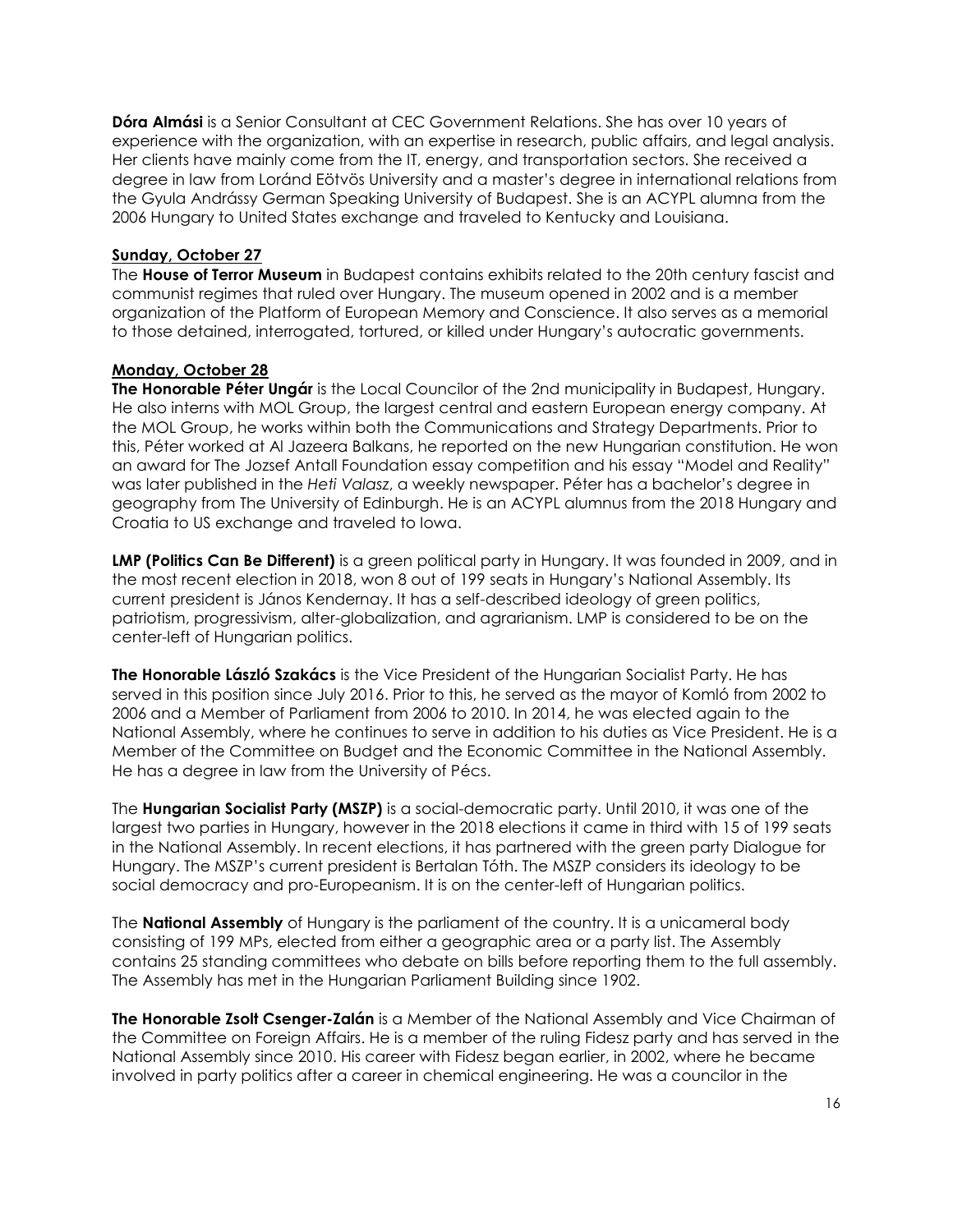General Assembly of Pest County from 2006 to 2010. He has a degree in chemical engineering from the Budapest University of Technology and a master's degree in business administration from the University of Buffalo.

**Fidesz-Hungarian Civic Alliance** is a national-conservative, right-wing populist party that has governed Hungary since the 2010 elections. It is led by Prime Minister Viktor Orbán and is elected on a joint list with the Christian Democratic People's Party. In the 2018 elections, the party won 117 of 199 seats in parliament and, in addition, controls the majority of Hungary's seats in the European Parliament and a majority of seats in the local County Assemblies. Fidesz's positions have historically been on the center-right but in recent years have been considered to be gravitating to right-wing and far-right positions.

**Tamás Vargha** is the Hungarian Secretary of State for Defence, having held this position since October 2012. A member of the Fidesz party, he previously worked as a teacher and then as a Member of the National Assembly before being appointed to this current position. He also served as President of the General Assembly of Fejér County between 2010 and 2012. While in the National Assembly, he was a member of the Committee on Foreign Affairs and the Defence and Internal Security Committee.

The Hungarian **Ministry of Foreign Affairs and Trade** is the main government agency responsible for maintaining Hungary's foreign relations. The current minister is Péter Szijjártó, who has held the position since September 2014.

**Marc Dillard** is the Deputy Chief of Mission of the US Embassy in Hungary. Marc has had a variety of postings in Washington and overseas since joining the State Department in 1998. Most recently, he was the Director of the Office of Economic Policy Analysis and Public Diplomacy in the Bureau of Economic and Business Affairs, where his team worked on strategic planning, communications, and policy issues related to the Organization for Economic Cooperation and Development. Marc received a bachelor's degree in history from Duke University and a Ph.D. in political economy and public policy from the University of Southern California.

The **US Embassy in Hungary** is the main diplomatic mission of the United States within Hungary. The Embassy provides a variety of services to US citizens within Hungary as well as to Hungarians hoping to travel to the United States. The current US ambassador to Hungary is David B. Cornstein.

**The Honorable Anikó Paróczai** is the International Relations Director for the Momentum Party. She is also a Member of the Municipal Legislature of Budapest, representing the 19th district. Before her career in politics, she worked as a Mission Coordinator for the European Students' Forum, a Financial Controller for ExxonMobil, and a Business Development Manager for Jövőképző. Currently, she works as an International Business Development Manager for Let's Start Hungary, in addition to her responsibilities as an elected official. Anikó earned a bachelor's degree and a master's degree in international economics from the University of Debrecen.

**Mr. István Kovács** is the Director of Strategy for the Center for Fundamental Rights where he focuses on the changes of European Union law and how it will affect the Hungarian legal environment. In this role, he has also been featured as a foreign affairs expert on Hungarian TV and radio programs. Prior to this position, he worked for the Office of the Hungarian Parliament and the Prime Minister's Office, focusing on the European Union and foreign relations. He graduated from Eötvös Lóránd University's School of Law in 2009 while also completing multiple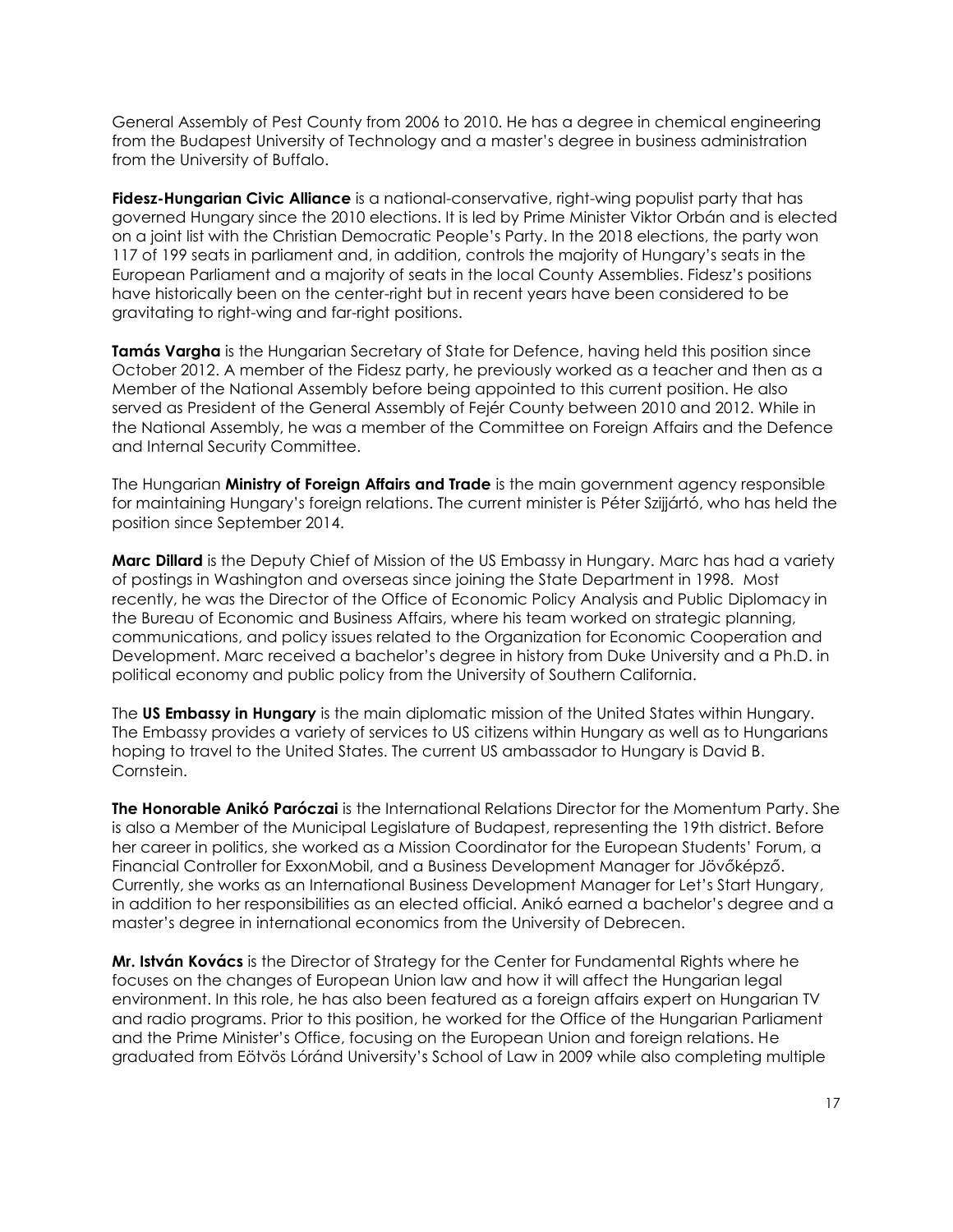courses in Economics at Budapest University of Corvinus. István is an ACYPL alumnus from the 2016 Hungary to US exchange and travelled to Colorado.

# **Tuesday, October 29**

**Laszlo Szoke** is the Director of Foreign Affairs for the Office of the President of the Republic of Hungary.

**Zsuzsa Rahói** is the Chief Counselor to Prime Minister Viktor Orbán.

**Debrecen** is the second largest city in Hungary. Located east of Budapest, it is the regional center of Hungary's Northern Great Plains region and is the seat of Hajdú-Bihar county. The city was Hungary's largest city in the 18th century and served as Hungary's capital from 1848-1849 and 1944-1945. Debrecen is home to the University of Debrecen, the oldest continually operating educational institution in Hungary. In 2019, its population was 201,432.

**The Honorable László Papp** has served as the mayor of Debrecen since 2014. He was first elected as a municipal representative in 1998. In this position, he served as the Fidesz leader within the municipal assembly, and as Chair of the Rules Committee and Member of the Ownership Committee. In 2010, he was elected as Representative of the 16th district to the Debrecen Municipal Assembly, where he served for four years until his election as mayor in 2014.

### **Wednesday, October 30**

<span id="page-17-0"></span>**Aquaticum** is a thermal bath and wellness hotel in Debrecen. It is one of the largest spas in Debrecen and offers a variety of programs to promote health and cleanliness at its resort. Aquaticum is one of many thermal baths located in Hungary, the country has long been considered a center for spas within Europe.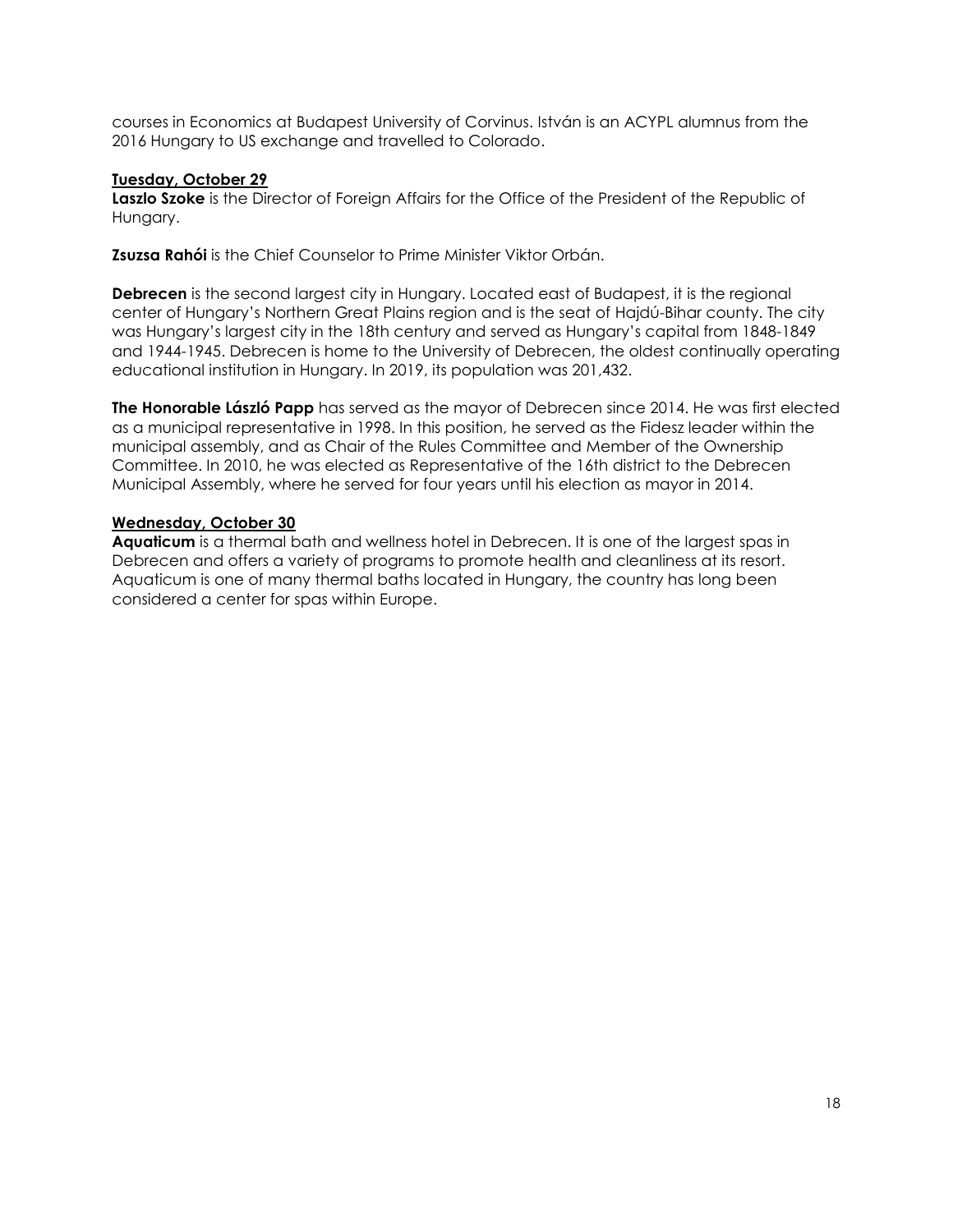# **Delegate Biographies**

# **Ms. Maisie Clark**

Public Policy and Government Affairs Manager Google *Republican* 

Maisie serves as the Public Policy and Government Affairs Manager at Google. She is a member of Google's US Congressional Relations team, where she prepares Google's executives to testify before Congress, communicates Google's policy positions to members of Congress and their staff, and serves as the manager of Google's political action committee.

Previously, Maisie worked at Google's headquarters as the Government Affairs team's External Outreach and Visits Manager. In that role, she briefed world leaders on technology policy issues and managed visits of high-ranking international government officials to meet with Google's executives.

Maisie earned a bachelor's degree in history from Harvard College.

#### **The Honorable Denise Diaz**

Vice Mayor City of South Gate *Democrat*

Denise is the Vice Mayor of the City of South Gate. Prior to this role, she was elected citywide to serve on the South Gate City Council. She focuses on community outreach, job creation, economic development, and public and traffic safety. As a Councilwoman, Denise has helped South Gate build a municipal reserve fund and create business-friendly policies for the city. She has also spearheaded a youth employment program to train the future workforce of her community.

Denise is currently the Director of the non-profit organization, the Institute for the Attention of Immigrants, that encourages civic and economic empowerment for immigrant communities in the greater Los Angeles area.

Denise earned her bachelor's degree in communications from California State University, Long Beach, and received a post-graduate certificate in international business from Monterrey Institute of Technology and Higher Education in Guadalajara, Mexico.

# **The Honorable Miguel Soils**

Member Dallas School Board *Democrat*

Miguel serves as a Member of the Dallas School Board for the Dallas Independent School District Board of Trustees. He has since been re-elected twice and served as President and Vice-President of the Board. He is also the current Deputy Director of the Coalition for a New Dallas, a Dallas-based policy think tank working to remove the physical and economic barriers that have divided Dallas neighborhoods, reinforced segregation, and stifled economic opportunity.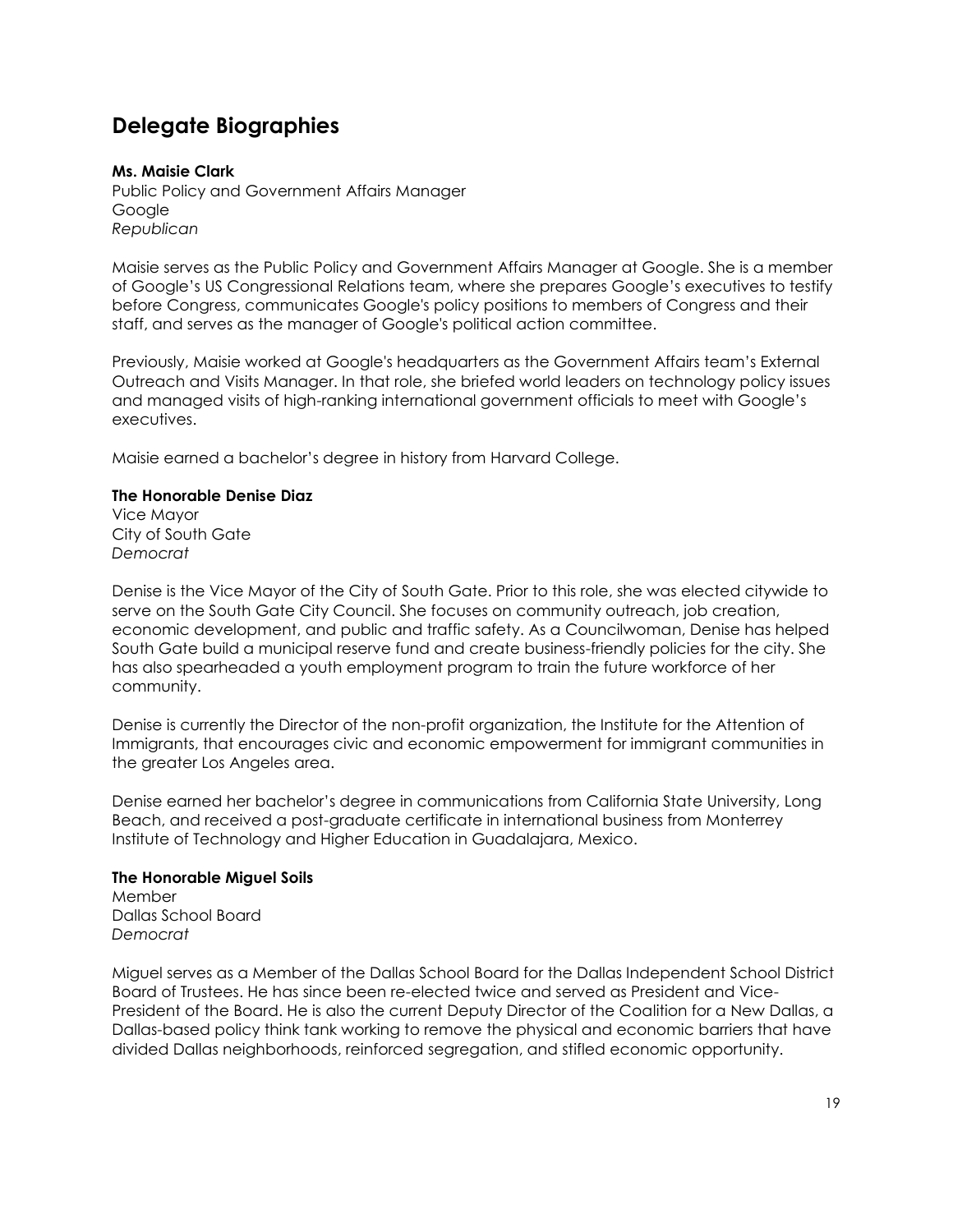Previously, Miguel was the Co-Founder and President of the Latino Center for Leadership Development where he oversaw the organization's efforts to develop new political leaders and policy ideas for the Latino community. Miguel's professional experiences also include serving as a staff member on President Barack Obama's 2008 presidential campaign, a Teach for America public school teacher, and Special Assistant to the Superintendent of the Dallas Independent School District.

Miguel received his bachelor's degree in history and political science from Lamar University and a master's degree in education policy and management from Harvard University.

#### **Mr. Benjamin Staub**

Vice President, Government Affairs Motion Picture Association of America *Democrat*

Ben works as the Vice President of Government Affairs for the Motion Picture Association of America (MPAA). Ben represents major film and television studios on intellectual property, trade, appropriations, telecom, and immigration issues, primarily before congressional committees, US trade representatives, copyright offices, commerce departments, and various industry coalitions and trade groups. At MPAA, Ben also leads Democratic fundraising, including affiliated MPAA PAC-solicitation, allocation decisions, and event-hosting.

Prior to coming to the MPAA, Ben worked for six years at the U.S. House of Representatives' Judiciary Committee on intellectual property and antitrust policy, and before that, with the political tv-advertising firm Murphy Putnam Schorr and Partners.

Ben earned his bachelor's degree in anthropology from Yale University.

#### **The Honorable Tyler Vorpagel**

Member Wisconsin State Assembly *Republican*

Tyler is a Member of the Wisconsin State Assembly. Alongside the tasks of legislating, Tyler works to help constituents navigate the state's bureaucracy. Tyler is Chairman of the Assembly Committee on Federalism and Interstate Relations where he works with legislators from other states to promote federal legislation to increase the authority of the states.

Before being elected to the State Assembly, Tyler worked in Congressman Tom Petri's office as a Staff Assistant, Field Representative, and, finally, as his District Director where he oversaw the congressman's district office and interacted with state and local officeholders on the congressman's behalf.

Tyler graduated from the University of Wisconsin – Green Bay where he earned dual bachelor's degrees in political science and public administration.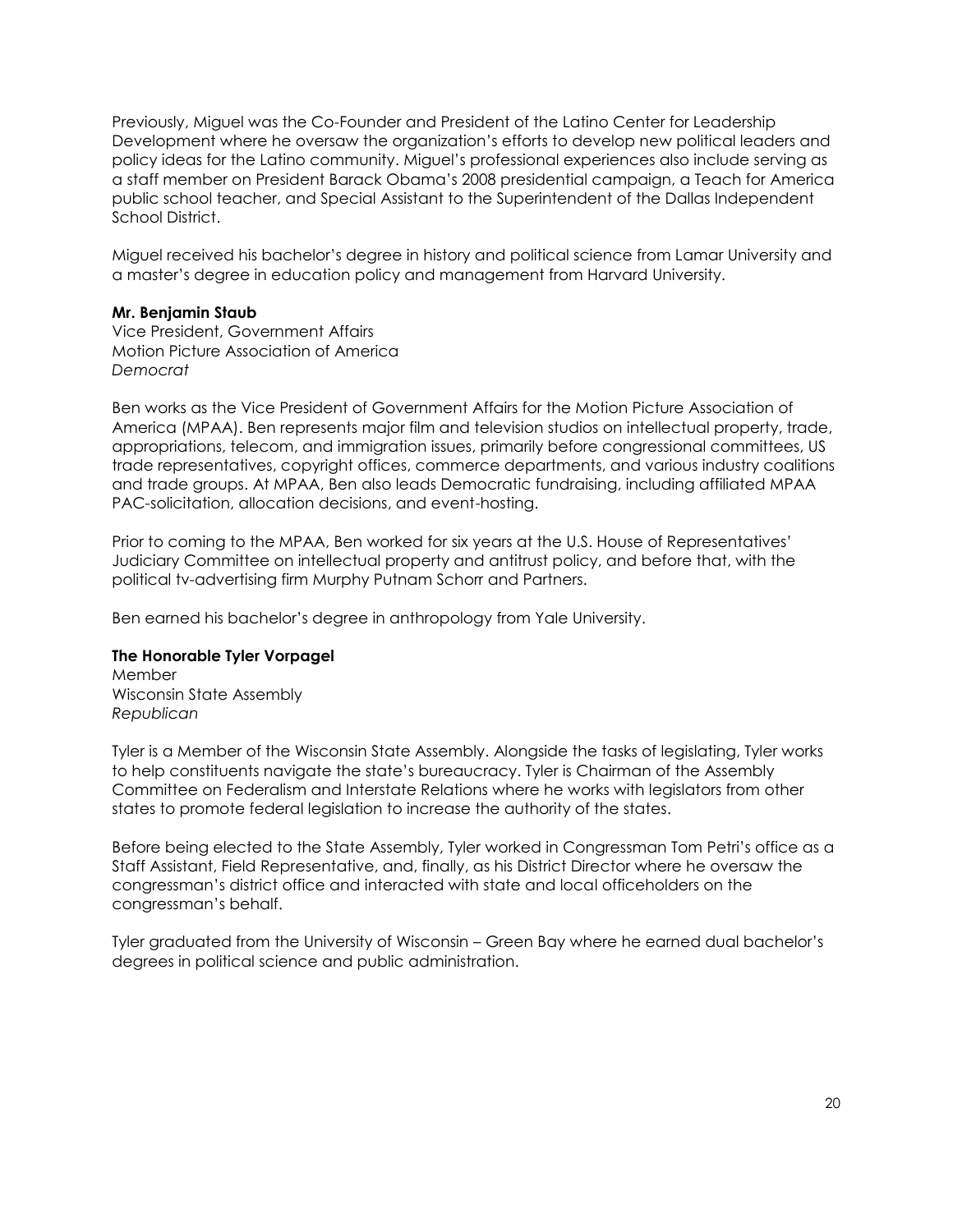#### **Ms. Kelly Wright**

Director of Government Affairs Mississippi Manufacturers Association *Republican*

Kelly is the Director of Government Affairs for the Mississippi Manufacturers Association (MMA). In her role, she monitors legislation at the federal and state levels and lobbies the state legislature. Kelly was involved in passing legislation that lowered taxes, reduced regulatory burdens, and created economic opportunities for manufacturers in Mississippi.

Prior to MMA, she worked for the Mississippi Legislative Budget Office and Van Scoyoc Associates in Washington, DC.

Kelly is a graduate of the University of Mississippi, where she received bachelor's degrees in history and psychology.

#### **Escort The Honorable Kemp Conrad** Chairman Memphis City Council

*Republican*

Kemp currently serves as the Chairman of the Memphis City Council. In this role, he spearheads efforts to implement universal needs-based pre-kindergarten schooling, shared mobility ordinances, public transportation and civil service reforms, and efficiency in government. Kemp also led the Council to a historic replacement of three Council seats that resulted in an overall council of eight African American members including four African American women.

Kemp also serves on the Board of Trustees of the National Civil Rights Museum and the Emerge Memphis Business Incubator. He is also a former Member of the Phoenix Club of Memphis – a fraternal organization that raises money for the Boys and Girls Clubs of Greater Memphis. Kemp co-founded the Phoenix Club of Nashville, where he also served as a Board Member. In 2018, Kemp was presented with the Downtown Memphis Commission's Vanguard Award for his efforts to improve mobility and first-and last-mile transportation options by bringing Bird scooters to Memphis.

Kemp graduated with a bachelor's degree in history from Rhodes College. He earned his master's degree in business administration from the Owen Graduate School of Management at Vanderbilt University. He previously traveled on an ACYPL exchange to China in 2004.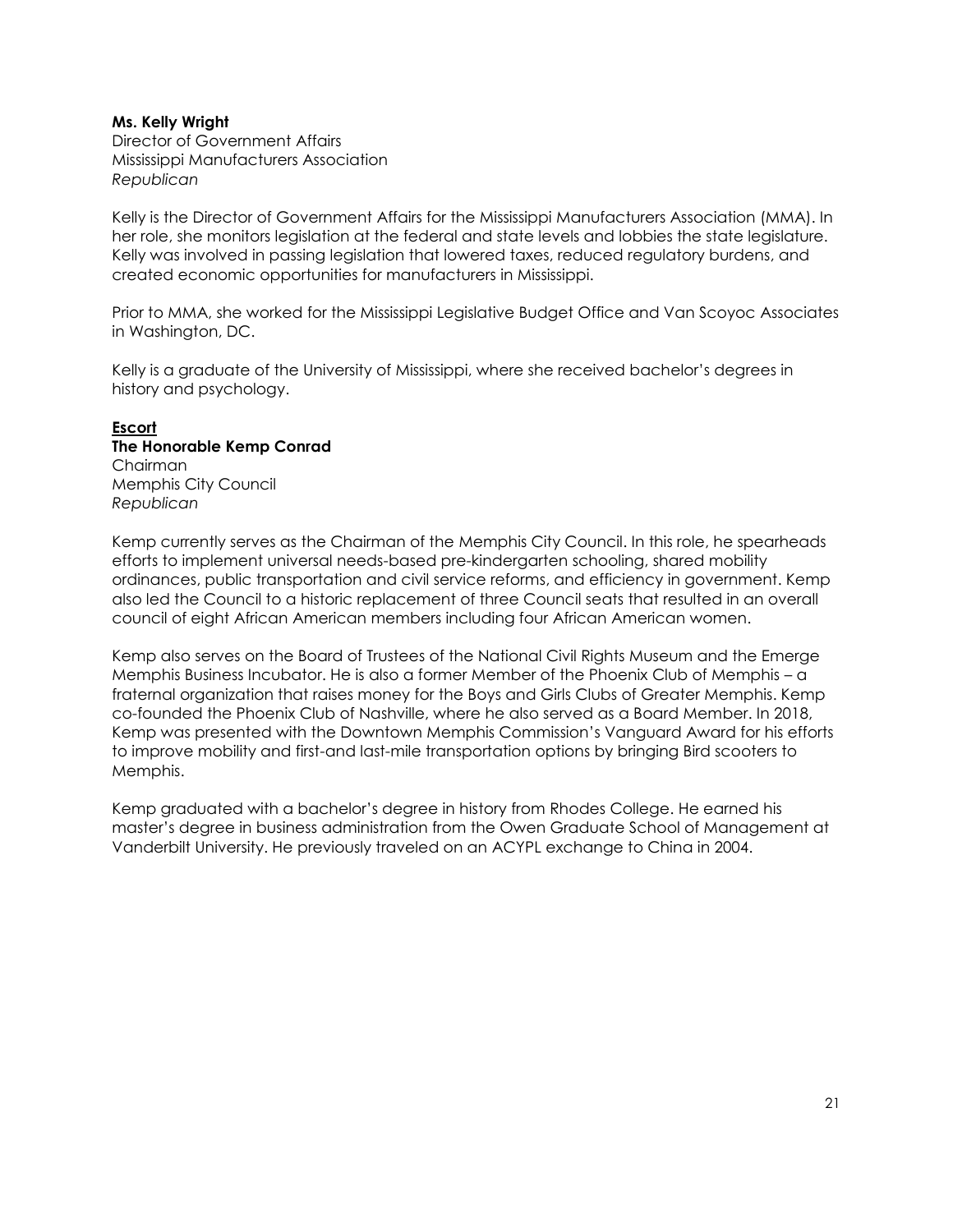# <span id="page-21-0"></span>**Program Contact Information**

# **Washington, DC – October 21-22**

**American Council of Young Political Leaders** 1030 15th Street NW Suite 580 West Washington, DC 20005 Tel: 202-857-0999

Ms. Ashley Aniton, Program Officer Cell: 216-324-1318 Email: [aaniton@acypl.org](mailto:aaniton@acypl.org)

Ms. Libby Rosenbaum, CEO Cell: 202-306-0712 Email: <u>Irosenbaum@acypl.org</u>

### **United States Department of State**

Bureau of Educational and Cultural Affairs Mr. Eythan Schiller Program Officer, Professional Fellows Division Office: 202-632-6424 Email: [SchillerE@state.gov](mailto:SchillerE@state.gov)

#### **Hotel in Washington, DC Residence Inn by Marriott Dupont Circle** 2120 P Street, NW Washington, DC 20037 Tel: 202-466-6800

**Croatia – October 23-26 Academy for Political Development**  Makanceva 16, HR Zagreb 10000 **Croatia** 

**Ms. Iva Petkovic**, Executive Director Cell: +385 (0)91 731 6642 Email: [ipetkovic@apr.hr](mailto:ipetkovic@apr.hr)

**US Embassy in Croatia**  Ul. Thomasa Jeffersona 2, 10000 Zagreb, Croatia Tel: +385 1 6612 200 Web:<https://hr.usembassy.gov/hr/>

# **Hotel in Zagreb**

**Hotel Dubrovnik**  Gajeva ul 1, 10000 Zagreb, Croatia Tel: +385 1 4863 555

# **Hungary – October 26-31**

**CEC Government Relations**  Falk Miksa ut. 28/V/1 H-1055 Budapest Hungary

**Dr. Dora Almasi**, Senior Consultant Cell: +36 1 319 6635 Email: [da@cecgr.com](mailto:da@cecgr.com)

### **US Embassy in Hungary**

Szabadsag ter 12, 1054 Budapest, Hungary Tel: +36 1 475 4400

**Hotel in Budapest** – October 26-29 **Danubius Hotel Helia**

62-64 Karpat utca, 1133 Budapest, Hungary Tel: +36-1-889-5800

# **Hotel in Decrecen** – October 29-31

**Aquaticum Thermal and Wellness Hotel** 4032 Nagyerdei Park 1 Debrecen, Hungary Tel: +3652 514 100